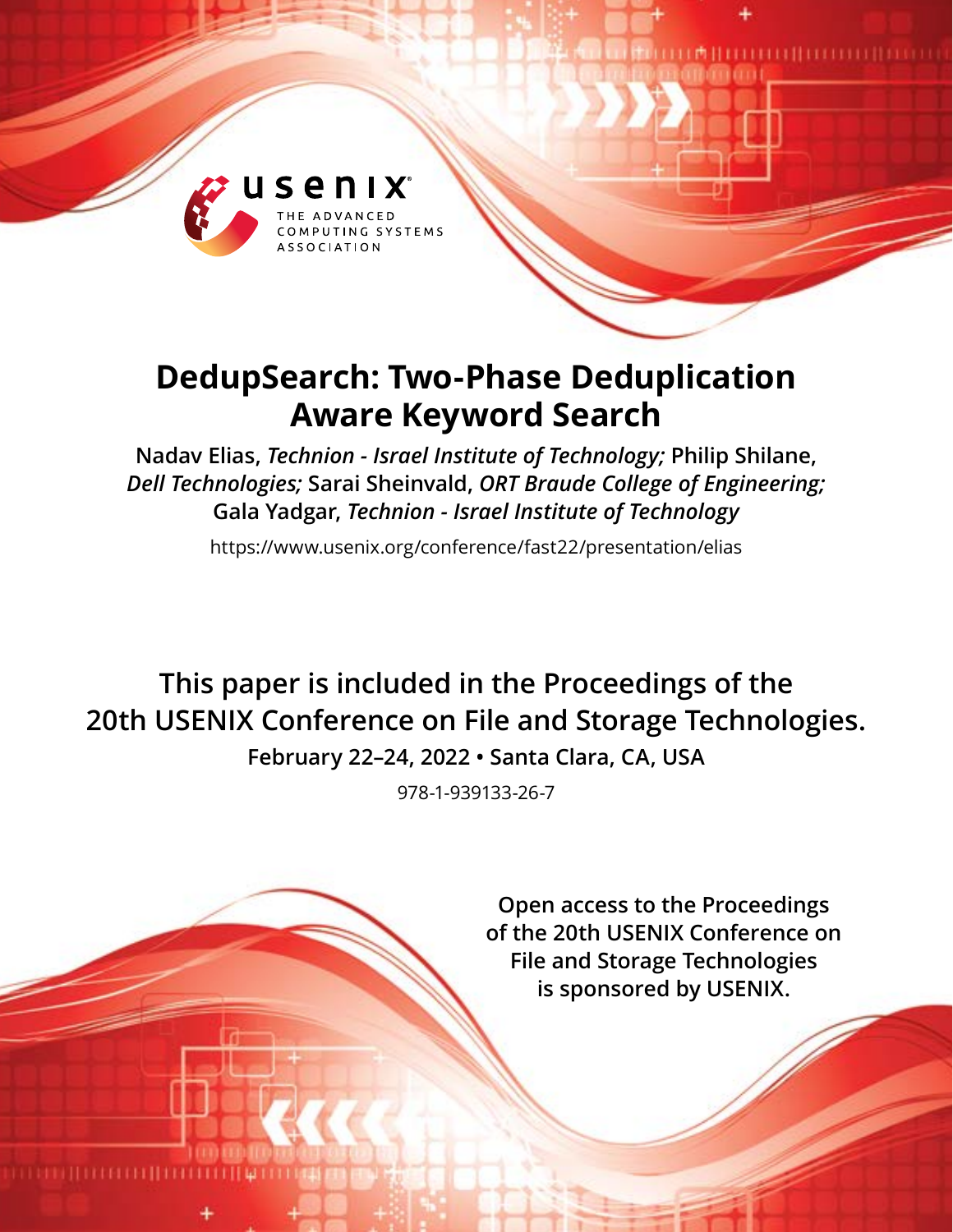## DedupSearch: Two-Phase Deduplication Aware Keyword Search

Nadav Elias\*, Philip Shilane<sup>†</sup>, Sarai Sheinvald<sup>§</sup>, Gala Yadgar\* <sup>∗</sup>*Computer Science Department, Technion* †*Dell Technologies* §*ORT Braude College of Engineering*

#### Abstract

Deduplication is widely used to effectively increase the logical capacity of large-scale storage systems, by replacing redundant chunks of data with references to their unique copies. As a result, the logical size of a storage system may be many multiples of the physical data size. The many-to-one relationship between logical references and physical chunks complicates many functionalities supported by traditional storage systems, but, at the same time, presents an opportunity to rethink and optimize others. We focus on the offline task of searching for one or more byte strings (keywords) in a large data repository.

The traditional, *naïve*, search mechanism traverses the directory tree and reads the data chunks in the order in which they are referenced, fetching them from the underlying storage devices repeatedly if they are referenced multiple times. We propose the *DedupSearch* algorithm that operates in two phases: a physical phase that first scans the storage sequentially and processes each data chunk only once, recording keyword matches in a temporary result database, and a logical phase that then traverses the system's metadata in its logical order, attributing matches within chunks to the files that contain them. The main challenge is to identify keywords that are split between logically adjacent chunks. To do that, the physical phase records keyword prefixes and suffixes at chunk boundaries, and the logical phase matches these substrings when processing the file's metadata. We limit the memory usage of the result database by offloading records of tiny (one-character) partial matches to the SSD/HDD, and ensure that it is rarely accessed.

We compare DedupSearch to the naïve algorithm on datasets of different data types (text, code, and binaries), and show that it can reduce the overall search time by orders of magnitude.

#### 1 Introduction

Deduplication first appeared with backup storage systems holding weeks of highly redundant content [\[32,](#page-14-0) [43,](#page-14-1) [48\]](#page-14-2), with the purpose of reducing the physical capacity required to store the growing amounts of logical backup data. This is achieved by replacing redundant chunks of data with references to their unique copies, and can reduce the total physical storage to 2% of the logical data, or even less [\[43\]](#page-14-1). Deduplication has recently become a standard feature of many storage systems, including primary storage systems that support high IOPS and low latency accesses [\[18,](#page-13-0) [41\]](#page-14-3). Even with the lower redundancy levels in such systems, deduplication may reduce the required physical capacity to 12%-50% of the original data's size [\[18\]](#page-13-0).

Most storage architectures distinguish between the logical view of files and objects and the physical layout of blocks of data on the storage media. In deduplicated storage, this distinction further creates multiple logical pointers, often from different files and even users, to each physical chunk. This manyto-one relationship complicates many functionalities that are supported by traditional storage systems, such as caching, capacity planning, and support for quality of service [\[25,](#page-13-1) [33,](#page-14-4) [40\]](#page-14-5). At the same time, it presents an opportunity to rethink other functionalities to be deduplication-aware and more efficient.

Keyword search is one such functionality, which is supported by some storage systems and is a necessary operation for numerous tasks. For example, an organization may need to find a document containing particular terms, and if the search is mandated by legal discovery [\[37\]](#page-14-6), it has to be applied to backup systems [\[45\]](#page-14-7) and document repositories that may include petabytes of content. Virus scans and inappropriate content searches may also include a phase of scanning for specified byte strings corresponding to a virus signature or a pirated software image [\[29,](#page-14-8) [44\]](#page-14-9). Finally, data analysis and machine learning tools often rely on preprocessing stages to identify relevant documents with a string search. Our focus is on *offline* search of large, deduplicated storage systems for legal or analytics purposes.

Logging and data analytics systems support fast keyword searches by constructing an index of strings during data ingestion [\[2,](#page-13-2) [8\]](#page-13-3). While they provide very fast lookup times, such indexes carry non-negligible overheads: their size is proportional to the logical size of the data, and thus they may consume a large fraction of the physical storage capacity [\[6,](#page-13-4)[31\]](#page-14-10). In addition, their data structures must be continually updated as new data is received. Thus, an index is typically not maintained in systems where search is a rare operation, such as backups. Another limitation of index structures is that they often assume a delimiter set such as whitespace, which is not useful for binary strings or more complex keyword patterns.

When an index is unavailable or cannot support the search query, an exhaustive scan of the data is required. A *naïve search* algorithm would process a file system by progressing through the files, opening each file, and scanning its content for the specified keywords. Even without the effects of deduplication, traversing the file system in its logical 'tree' order is inefficient due to fragmentation and resulting random accesses. With deduplication, a given chunk of data may be read repeatedly from storage, once for every file that references it.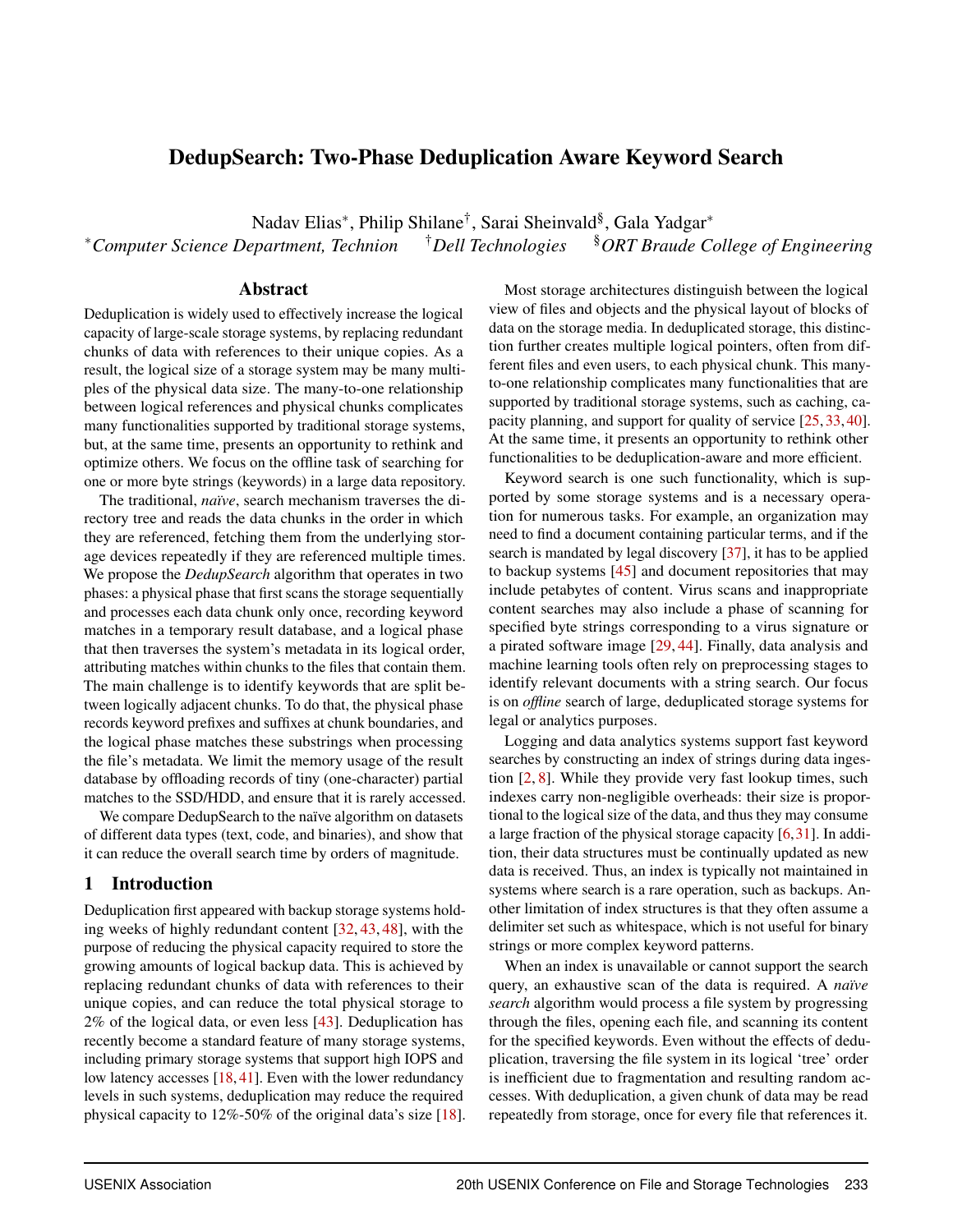We propose an alternative algorithm, *DedupSearch*, that progresses in two main phases. We begin with a *physical phase* that performs a physical scan of the storage system and scans each chunk of data for the keywords. This has the twin benefits of reading the data sequentially with large I/Os as well as reading each chunk of data only once. For each chunk of data, we record the exact matches of the keyword, if it is found, as well as prefixes or suffixes of the keyword (partial matches) found at chunk boundaries. We use a widely-used [\[11\]](#page-13-5) stringmatching algorithm to efficiently identify multiple keywords in a single scan, as well as their prefixes and suffixes.

We then continue with a *logical phase* that performs a logical scan of the filesystem by traversing the chunk pointers that make up the files. Instead of reading the actual data chunks, we check our records of exact and partial matches in those chunks, and whether partial matches in logically adjacent chunks complete the requested keyword. This mechanism lends itself to also supporting standard search parameters such as file types, modification times, paths, owners, etc.

The database of chunk-level matches generated during the physical scan can become excessively large when a keyword begins or ends with common byte patterns or characters, such as 'e'. Our experiments show that very short prefix and suffix matches can become a sizable fraction of the database even though they are rarely part of a completed query. We separate records of "tiny" partial matches into a dedicated database which is written to SSD/HDD and is accessed only when the tiny prefix/suffix is needed to complete the keyword match.

We implemented DedupSearch in the Destor open-source deduplication system [\[21\]](#page-13-6), and evaluated it with three realworld datasets containing Linux kernel versions, Wikipedia archives, and virtual machine backups. DedupSearch is faster than the naïve search by orders of magnitude: its search time is proportionate to the physical size of the data, while the naïve search time increases with its logical size. Despite its potential overheads, the logical phase becomes dominant only when the number of files is very large compared to the size of the physical data, as is the case in the archives of the Linux kernel versions. Even in these use cases, DedupSearch outperforms the naïve search thanks to its efficient organization of the partial results, combined with reading each data chunk only once. These advantages are maintained when searching for multiple keywords at once and when varying the average chunk size and number of duplicate chunks in the system.

## 2 Background and Challenges

Data in deduplicated systems is split into chunks, which are typically 4KB-8KB in average size. Duplicate chunks are identified by their *fingerprint*—the result of hashing the chunk's content using a hash function with very low collision probability. These fingerprints are also used as the chunks' keys in the fingerprint-index, which contains the location of the chunk on the disk. When a new chunk is identified, it is written into a *container* that is several MBs in size to optimize disk writes. A container is written to the disk when it is full, possibly after its content is compressed. A file is represented by a *recipe* that lists the fingerprints of the file's chunks. Reading a file entails looking up the chunk locations in the fingerprint index, reading their containers (or container sub-regions) from the disk, and possibly decompressing them in memory.

Consider, for example, the four files in Figure [1\(](#page-3-0)a). Each file contains two chunks of 5 bytes each, where some of the chunks have the same content. The total logical size of these files is eight chunks, and this is also their size in a traditional storage system, without deduplication. Figure [1\(](#page-3-0)b) illustrates how these files will be stored in a storage system with deduplication. We assume, for simplicity, that the files were written in order of their IDs, and that the chunks are all of size 5 bytes.<sup>[1](#page-2-0)</sup> When deduplication is applied, only four unique chunks are stored in the system, in two 10-Byte containers.

A keyword search in a traditional storage system would scan each files' chunks in order, with a total of eight sequential chunk reads. The same naïve search algorithm can also be applied to the deduplicated storage: following the file recipes it would scan the chunks in the following order:  $C_0$ ,  $C_1$ ,  $C_1$ ,  $C_2$ ,  $C_1$ ,  $C_3$ ,  $C_2$ ,  $C_3$ —a total of eight chunk reads. If this access pattern spans a large number of containers (larger than the cache size), entire containers might be fetched from the disk several times. Moreover, the data in each chunk will be processed by the underlying keyword-search algorithm multiple times—once for each occurrence in a file.

Our key idea is to read and process each chunk in the system only once. Our algorithm begins with a *physical phase*, which reads all the containers in order of their physical addresses, and processes each of their chunks. In our example, we will perform two sequential container reads, and process a total of four chunks. The challenges in searching for keywords in the physical level result from the fact that most deduplication systems do not maintain "back pointers" from chunks to the files that contain them. Thus, we cannot directly associate keyword matches in a chunk with the corresponding file or files. Furthermore, keywords might be split between adjacent chunks in a file, preventing the identification of the keyword when searching the individual chunks.

Consider, for example, searching for the keyword DEDUP in the files in Figure [1.](#page-3-0) The naïve search will easily identify the matches in files  $F_1$  and  $F_4$ , even though the word is split between chunks  $C_2$  and  $C_3$ . The physical search will only identify the exact match of the word in chunk  $C_0$  but will not be able to correlate it with file  $F_1$  or identify  $F_4$  as a match.

To address these challenges, we add a *logical phase* following the completion of the physical phase, that collects the matches within the chunks and identifies the files that contain them. To identify keywords split between chunks, we must also record *partial matches*—prefixes of the keyword that appear at the end of a chunk and suffixes that appear at the beginning of

<span id="page-2-0"></span> $<sup>1</sup>$ At the host level, files are split into blocks. We assume, for this example,</sup> that each host-level block corresponds to a deduplication-level chunk.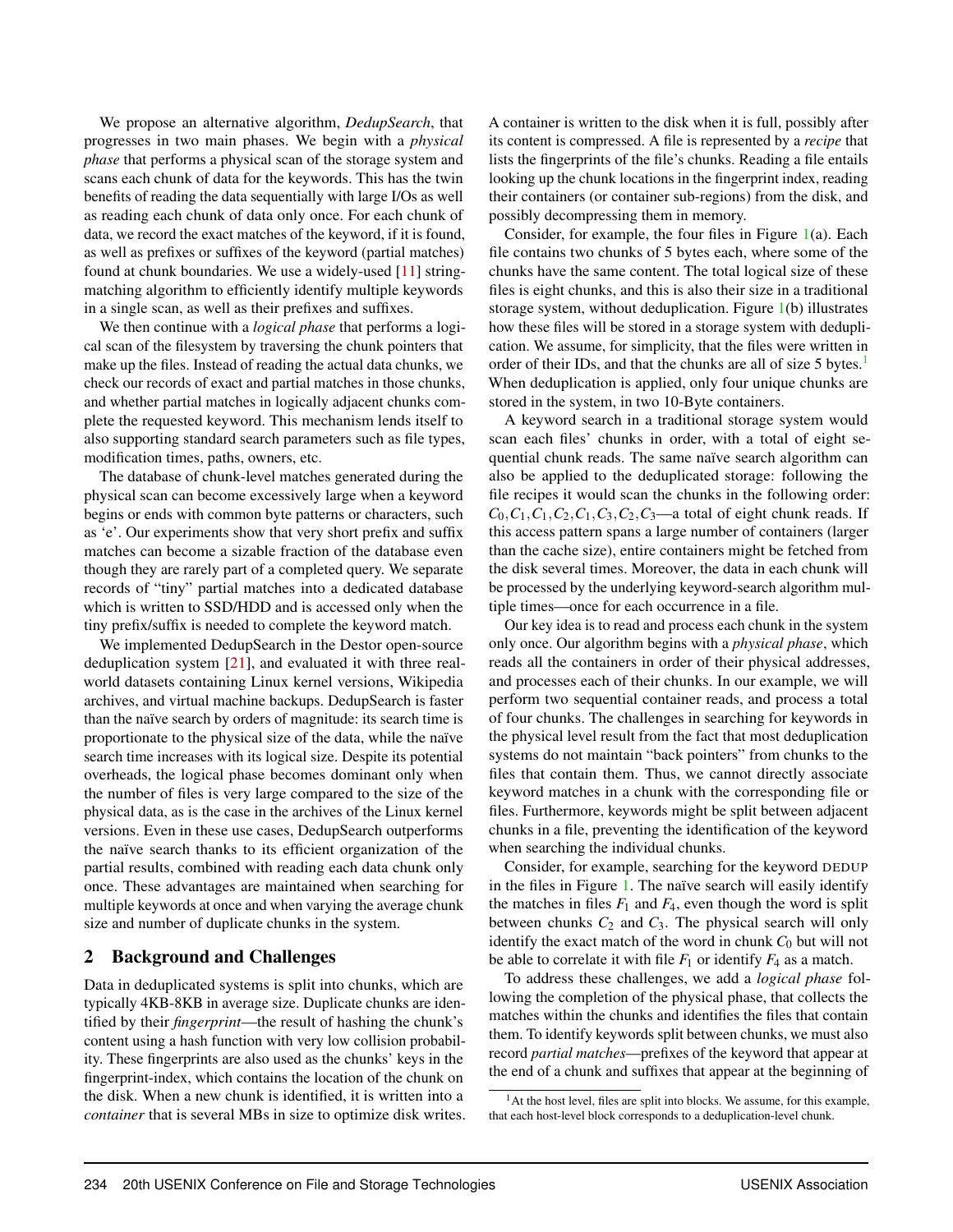<span id="page-3-0"></span>

Figure 1: Four files containing four unique chunks in a traditional storage system (a) and in a deduplicated system (b), with their corresponding chunk-result records (c).

a chunk. For example, in addition to recording the full match in chunk  $C_0$ , the physical phase will also record the prefix of length 3 in the end of chunk *C*2, and the suffix of size 2 in the beginning of chunk  $C_3$ . We must also record the suffix of length 1 in chunk  $C_1$ , to potentially match it with the prefix DEDU, even though this prefix does not appear in any chunk.

This introduces an additional challenge: some prefixes and suffixes might be very frequent in the searched text. Consider, for example, a keyword that begins with the letter 'e', whose frequency in English text is 12% [\[23\]](#page-13-7). Recording all prefix matches means we might have to record partial matches for 12% of the chunks in the system. In other words, the number of partial matches we must store during the physical phase is not proportionate to the number of keyword matches in the physical (or logical) data. This problem is aggravated if we search for multiple keywords during the same physical scan. In the worst case, we might have to store intermediate results for all or almost all the chunks in the system. In the following, we describe how our design addresses these challenges.

#### 3 The Design of DedupSearch

We begin by describing the underlying keyword-search algorithm and how it is used to efficiently identify partial matches during the physical search phase. We then describe the data structures used to store the exact and partial matches between the two phases. Finally, we describe how the in-memory and on-disk databases are accessed efficiently for the generation of the full matches during the logical phase.

#### <span id="page-3-2"></span>3.1 String-matching algorithm

To identify keyword matches within chunks, we use the *Aho-Corasick* string-matching algorithm [\[11\]](#page-13-5). This is a trie-based algorithm for matching multiple strings in a single scan of the input. We explain here the details relevant for our context, and refer the reader to the theoretical literature for a complete description of the algorithm and its complexity.

The *dictionary*—set of keywords to match—is inserted into a trie, which represents a finite-state deterministic automaton. The root of the trie is an empty node (*state*), and the edges between consecutive nodes within a keyword are called *child links*. Each child link represents a state transition that occurs when the next character in the input matches the next character in the keyword. Thus, each node in the trie represents the occurrence in the input of the substring represented by the path

<span id="page-3-1"></span>

Figure 2: The Aho-Corasick trie (a) and reverse trie (b) for the dictionary {DEDUP,UP}

to that node. Specifically, each leaf represents an exact match of its keyword in the dictionary and is thus an accepting state in the automaton.

In addition to the child links, a special link is created between node  $u$  and node  $v$  whenever  $v$  is the longest strict suffix of *u* in the trie. These links are mainly used when the matching of an entire keyword fails, and are thus referred to in the literature as *failure links*. For example, Figure [2\(](#page-3-1)a) illustrates the trie created for the dictionary {DEDUP,UP}, where the dashed arrows represent the failure links.

The characters in the input are used to traverse the automaton. If an accepting state is reached, the algorithm emits the corresponding keyword and its location in the input. If the search fails in an internal node (i.e., when the next character in the input does not correspond to any child link) with a failure link, this means that the substring at the end of the link occurs in the input, and the search continues from there. For example, if the input is DEDE, then after reading the first three characters we will reach the node corresponding to DED. After the next character, E, we will backtrack to the node corresponding to D, continuing the search from the same input location, immediately transitioning to the next node by traversing the child link E. There is an implicit failure link to the root from every node that does not have an explicit failure link to another node.

The failure links guarantee the linear complexity of the algorithm: they prevent it from having to backtrack to earlier positions in the input whenever one keyword is found, or when the search fails. For example, when the string DEDUP is identified in the input, the failure link to the node representing UP allows the algorithm to emit *all* the keywords that occur in the input so far, continuing the search from the current location. The overall complexity of the Aho-Corasick search is linear in the total length of the dictionary plus the length of the input plus the number of keyword matches.

We use the Aho-Corasick algorithm with minimal modification to identify keyword prefixes. When the end of a chunk is reached and the current state is an internal node, then this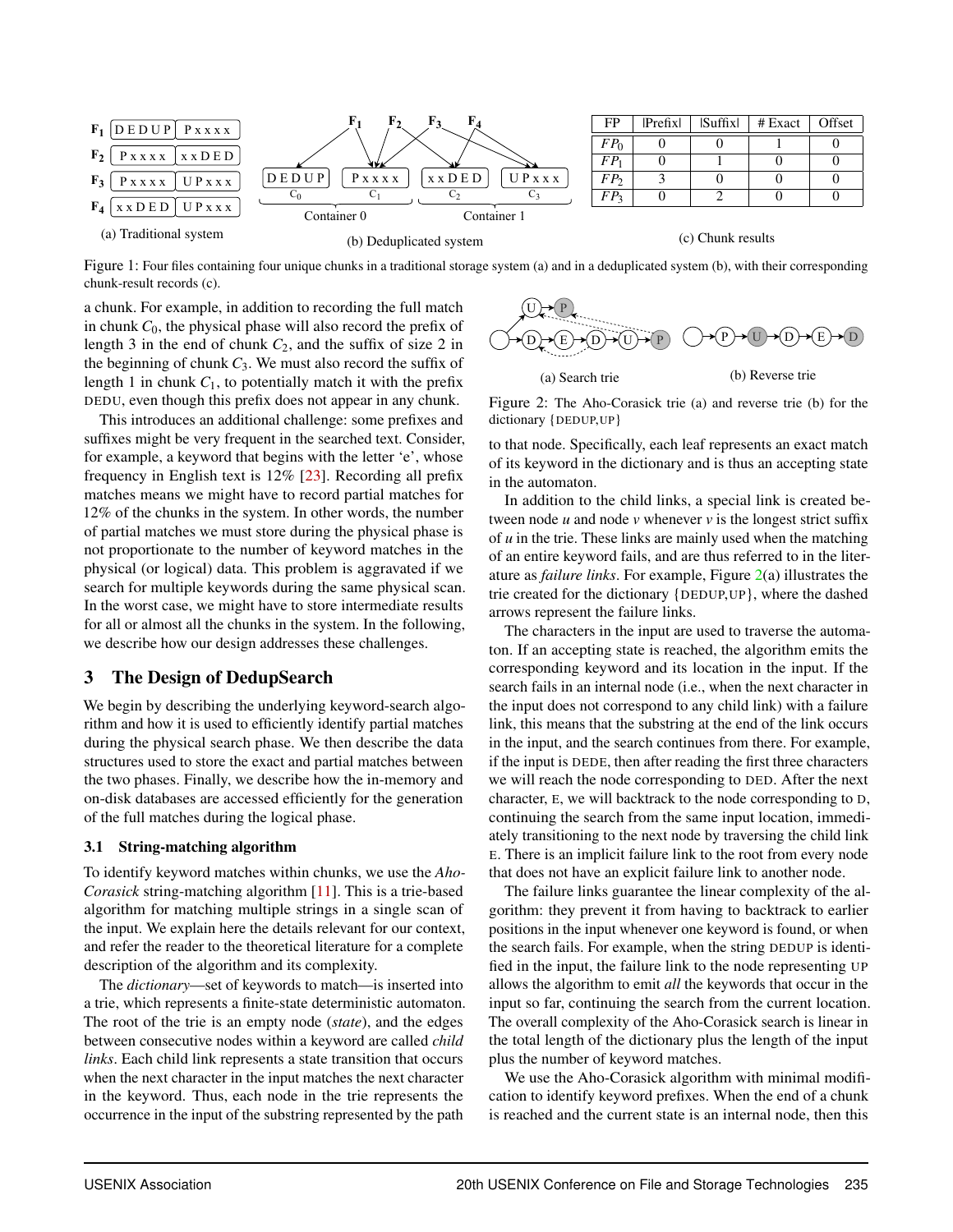node's corresponding substring is the longest substring of at least one keyword. We can traverse the path of failures links starting from this node and emit all the longest prefixes found. For example, if the chunk ends with the string DEDU, then the current state corresponds to this prefix of DEDUP. The failure link points to U, which is the longest prefix of UP.

To identify suffixes at the beginning of a chunk, we construct a trie for the *reverse dictionary*—the set of strings which are each a reverse of a string in the original dictionary. We use it to search, in reverse order, the first *n* bytes of the chunk, where *n* is the length of the longest string in the dictionary. For example, Figure [2\(](#page-3-1)b) shows the trie for the reverse dictionary of  $\{$  DEDUP, UP  $\}$ . To find the suffixes in chunk  $C_3$  from Figure [1\(](#page-3-0)b), we use this trie on the (reverse) input string "XXXPU".

Partial matches. As demonstrated in Figure [1,](#page-3-0) keywords might be split between adjacent chunks. Let *n* denote the length of the keyword, and *p<sup>i</sup>* and *s<sup>i</sup>* denote a prefix and a suffix of length *i*, respectively. *p<sup>i</sup>* and *s<sup>i</sup>* are considered *prefix or suffix matches* if they constitute the last or first *i* characters in the chunk, respectively. A *full match* occurs if the *j*th chunk in the file contains a prefix match of length *i* and the  $(j+1)$ th chunk (likely not stored consecutively with the *j*th chunk) contains a suffix match of length  $n-i$ .

In some cases, a chunk may contain several prefix or suffix matches. For example, chunk  $C_2$  in Figure [1\(](#page-3-0)b) contains  $p_3$ =DED as well as  $p_1$ =D. Thus, this prefix can be part of two possible full matches if the following chunk contains either *s*2=UP or *s*4=EDUP. To minimize the size of the partial results generated by the physical phase, we record only the longest prefix and longest suffix in each chunk, if a partial match is found. Note that if a chunk contains a prefix match of length *i* (e.g., DED) and some suffix of this prefix is itself a prefix of size  $j < i$  of the keyword (e.g., D), then the partial match of  $p_j$ is implied by the record of the match  $p_i$ .

To facilitate the identification of all possible full matches, we construct, for each keyword, the set of all prefix and suffix matches. For example, for the word DEDUP, a full match can be generated by combining the following pairs of longest partial matches: D+EDUP, DE+DUP, DED+UP, DEDU+P, and DED+EDUP. The pairs can be represented by a set of integer pairs corresponding to the substring lengths:  $\{(1,4),(2,3),(3,2),(4,1),(3,4)\}.$  This set is constructed offline, before the start of the logical phase. We store it in the *partial-match table*, which is kept in memory for the duration of the logical phase. It is implemented as a two dimensional array such that cell  $(i, j)$  holds a list of all match offsets found in  $p_i + p_j$ . For example, Table [1](#page-4-0) is the partial-match table for keyword DEDUP, where the offsets are calculated with respect to the beginning of the prefix. For example, the entry  $(3,4)$ indicates that a match begins two characters after the beginning of the partial match DED. During the logical phase, when adjacent chunks contain a prefix  $p_i$  and a suffix  $s_j$ , we check the table for the pair  $(i, j)$  to determine if and where a full match is found.

<span id="page-4-0"></span>

| $=$ |              |              |              | $0$ [D+EDUP] |
|-----|--------------|--------------|--------------|--------------|
|     |              |              | $0$ [DE+DUP] |              |
|     |              | $0$ [DED+UP] |              | 2 [DED+EDUP] |
|     | $0$ [DEDU+P] |              |              |              |

Table 1: Partial-match table for DEDUP

#### <span id="page-4-1"></span>3.2 Match result database

Exact matches. Exact matches are identified within individual chunks during the physical phase. We record the existence of an exact match by the offset of its first character.A chunk may contain several exact matches, which would require recording an arbitrarily large number of offsets. In practice, however, the vast majority of the chunks contain at most one exact match. This led us to define our basic data structures as follows.

*Chunk-result record*: this is the basic record of search results in a single chunk. It contains five fields: fingerprint (20 bytes), longest prefix length (1 byte), longest suffix length (1 byte), number of exact matches (1 byte), and offset of the first exact match (2 bytes). The total (fixed) size of this object is 26 bytes, although it might vary with the system's fingerprint and maximum chunk sizes. Figure [1\(](#page-3-0)c) shows the content of the chunk-result records for the chunks in Figure  $1(b)$  $1(b)$ , when searching for the keyword DEDUP.

*Location-list record*: this is a variable-sized list of the locations which is allocated (and read) only if the chunk contains more than one exact match. The first field is the fingerprint (20 bytes), and the remaining fields contain one offset (within the chunk), each. The number of offset fields is recorded in the number of exact matches field in the corresponding chunk-result record. The value 255 is reserved to indicate that there are more than 254 exact matches in the chunk. In that case, we use the following alternative record.

*Long location-list record*: this object is identical to the location-list record, except for one additional field. Following the chunk fingerprint, we store the precise number of exact matches, whose value determines the number of offset fields in the record.

Tiny substrings. Keywords that begin or end with frequent letters in the alphabet might result in the allocation of numerous chunk-result records whose partial matches never generate a full match. To prevent these objects from unnecessarily inflating the output of the physical phase, we record them in a different record type and store them in a separate database (described below). Each *tiny-result record* contains three fields: fingerprint (20 bytes) and two Booleans, prefix and suffix, indicating whether the chunk contains a prefix match or a suffix match, respectively.

The tiny-result records are allocated only if this is the only match in the chunk, i.e., the chunk does not contain any exact match nor a partial match longer than one character. For example, the chunk-result record for chunk  $C_1$  in Figure  $1(c)$  $1(c)$ will be replaced by a tiny-result record. Tiny-result records are accessed during the logical phase only if the adjacent chunk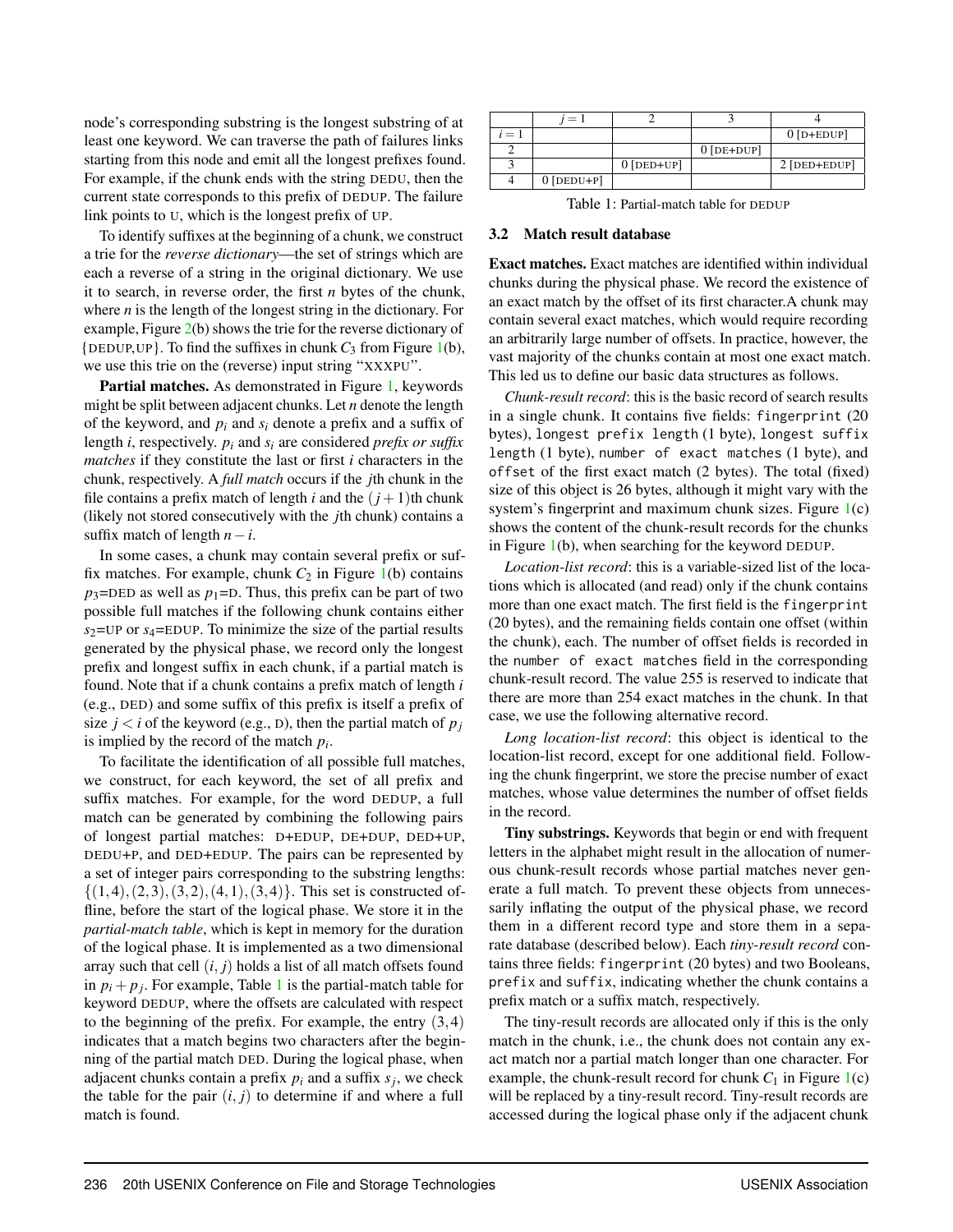contains a prefix or suffix of length  $n-1$ <sup>[2](#page-5-0)</sup>

We use tiny-result records for substrings of a single character: our results show that this captures the vast majority of tiny substrings, as we expected from text in a natural language [\[23\]](#page-13-7). However, when searching for non-ASCII keywords, we might encounter different patterns of tiny frequent substrings. The tiny-result records could then be used for variable-length substrings which are considered short. In this case, the record would contain an additional field indicating the length of the substring. To improve space utilization, several Boolean fields can be implemented within a single byte.

Multiple keywords. When the dictionary includes multiple keywords, we list them and assign each keyword its serial number as its ID. We then replace the individual per-chunk records with lists of <keyword-ID,result-fields> pairs. The structure of the records (chunk-result, locations-list, and tiny-result) is modified as follows. It includes one copy of the chunk fingerprint, followed by a list of <keyword-ID, resultfields> pairs. The result fields correspond to the fields in each of the three original records, and a pair is allocated for every keyword with non-empty fields. For example, if we were searching for two keywords, DEDUP and UP, then the chunk-result object for chunk  $C_3$  in Figure [1\(](#page-3-0)b) would include the following fields:

|  |                                                                | FP    ID   Pre   Suf  #Exact   Off    ID   Pre   Suf  #Exact   Off |  |  |  |
|--|----------------------------------------------------------------|--------------------------------------------------------------------|--|--|--|
|  | $\boxed{FP_3 \parallel 0 \parallel 0 \parallel 2 \parallel 0}$ | $0 \t 0 \t 1 \t 0 \t 0$                                            |  |  |  |

Database organization. We store the output of the physical search phase in three separate databases, where the chunk fingerprint is used as the lookup key. The *chunk-result index*, *location-list index*, and *tiny-result index* store the chunk-result records, location-list records, and tiny records, respectively. The first two databases are managed as in-memory hash tables. The tiny-result index is stored in a disk-based hash table. In a large-scale deduplicated system, chunks can be processed (and their results recorded) in parallel to take advantage of the parallelism in the underlying physical storage layout.

#### <span id="page-5-1"></span>3.3 Generation of full search results

After all the chunks in the system have been processed, the logical phase begins. For each file in the system, the file recipe is read, and the fingerprints of its chunks are used to lookup result records in the database. The fingerprints are traversed in order of their chunk's appearance in the file. The process of collecting exact matches and combining partial matches for each fingerprint is described in detail in Algorithm 1, which is performed separately for every keyword.

This process starts by emitting the exact match in the chunkresult record, if a match is found (lines 4-5). If the chunk contains more than one match, it fetches the relevant locationlist record and emits the additional matches (lines 6-9). If the chunk contains a suffix, it attempts to combine it with a prefix

Algorithm 1 DedupSearch Logical Phase: handling *FP<sup>i</sup>* in File *F* Input: *FP<sup>i</sup>* , *FPi*−1, *FPi*+1, *resi*−<sup>1</sup> 1:  $res_i \leftarrow chunk\_result[FP_i]$ 2: if  $res_i = \text{NULL}$  then 3: return 4: **if**  $res_i$  *exact\_matches*  $> 0$  **then** 5: add *f ile name*, *match o f f set* to output 6: **if**  $res_i$ **.***exact\_matches* > 1 **then** 7:  $$ 8: for all offsets in *locations* do 9: add *f ile name*, *o f f set* to output 10: **if**  $res_i \cdot longest\_suffix > 0$  then 11: **if**  $res_{i-1} \neq$  NULL **then** 12: **if**  $res_{i-1}.longest\_prefix > 0$  then 13: for all matches in *partial*-*match*\_*table*  $[res_{i-1}.longest\_prefix,$  $res<sub>i</sub>$ *.longest suffix* do 14: add *f ile name*, *match o f f set* to output 15: **else if**  $res_i \cdot longest\_suff \cdot ix = n - 1$  **then** 16:  $tiny ← tiny\_result[FP_{i-1}]$ 17: **if**  $tiny \neq$  NULL &  $tiny =$  prefix **then** 18: add *f ile name*, *match o f f set* to output 19: **if**  $res_i \cdot longest\_prefix = n - 1$  **then** 20:  $tiny \leftarrow tiny\_result[FP_{i+1}]$ 21: **if**  $tiny \neq$  NULL &  $tiny =$  suffix **then** 22: add *f ile name*, *match o f f set* to output

in the previous chunk (lines 10-14). If the chunk contains a prefix or a suffix of length *n*−1, then the tiny-result index is queried for the corresponding one-character suffix or prefix (lines 15-22). Thus, regular prefixes and suffixes (or tiny suffixes recorded in a regular chunk-result record) are matched when the suffix is found, while tiny substrings are matched when the respective  $(n-1)$ -length substring is found.

The logical phase can also be parallelized to some extent: while each file's fingerprints must be processed sequentially, separate backups or files within them can be processed in parallel by multiple threads. Even for a large file, it is possible to process sub-portions of the file recipe in parallel. Both physical and logical phases can be further distributed between servers, requiring appropriate distributed result databases. This extension is outside the scope of this paper.

## 4 Implementation

We used the open-source deduplication system, Destor  $[21]$ , for implementing DedupSearch (*DSearch*). The physical phase of DedupSearch is composed of two threads operating in parallel: one thread sequentially reads entire containers and inserts their chunks into the chunk queue. The second thread pops the chunks from the queue and processes them, as described in Sections [3.1](#page-3-2) and [3.2:](#page-4-1) it identifies exact and partial matches of all the keywords, creates the respective result records, and stores them in their respective databases.

<span id="page-5-0"></span> $2$ This optimization is not effective for keywords of length 2. We do not include specific optimizations for this use case in our current design.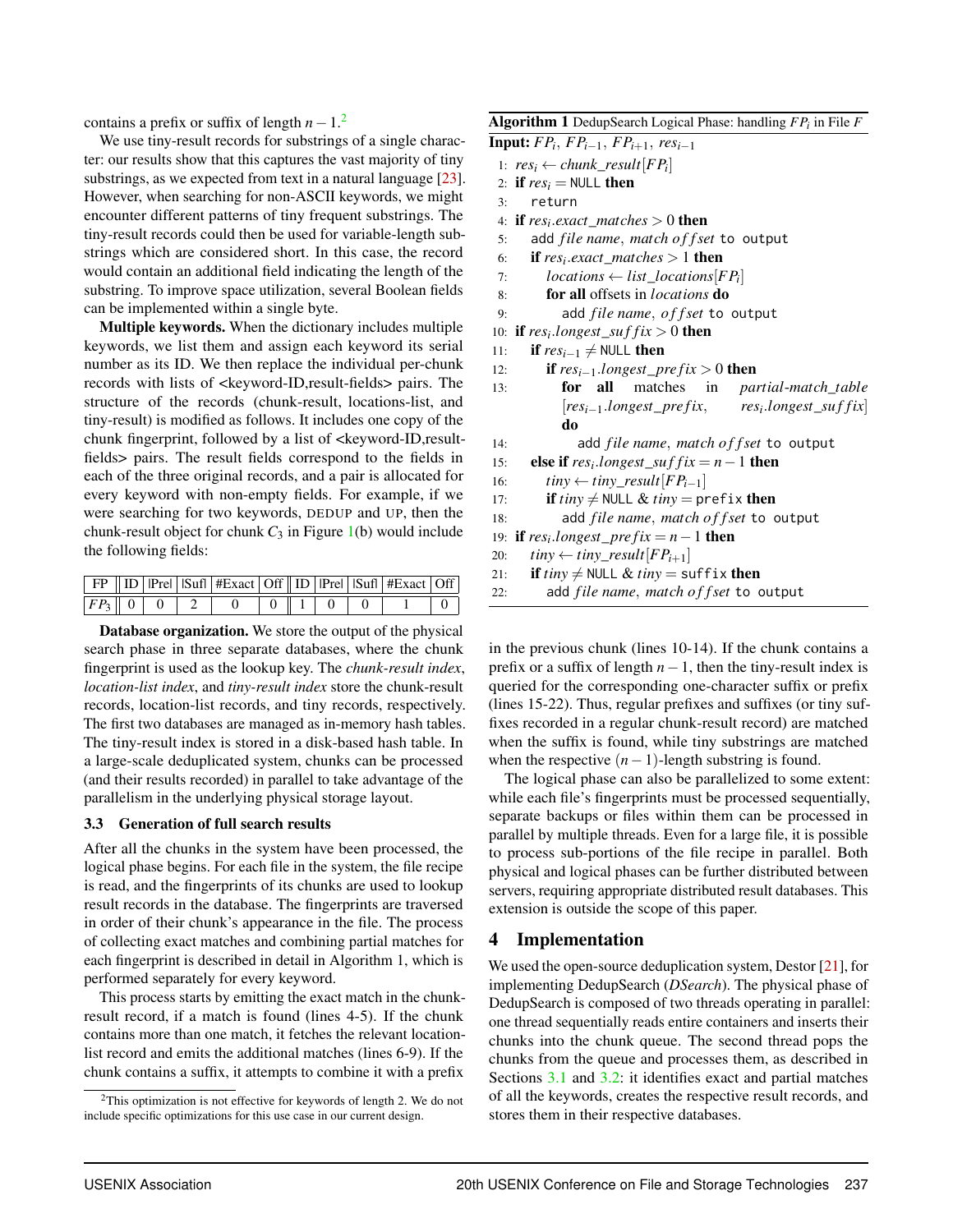We used Destor's restore mechanism for implementing the logical phase. Destor's existing restore operates in three parallel threads: one thread reads the file recipes and inserts them into the recipe queue. Another thread pops the recipes from their queue, fetches the corresponding chunks by reading their containers, and inserts the chunks in order of their appearance in the file to the chunk queue. The last thread pops the chunks from their queue and writes them into the restored file.

The logical phase uses the second thread of the restore mechanism. It uses the fingerprints to fetch chunk-result records, rather than the chunks themselves, and inserts them into the result queue with the required metadata. An additional thread pops the result records from the queue, processes them according to Algorithm 1, and emits the respective full matches.

The implementation of the chunk-result index and locationlist index is similar to Destor's fingerprint index. This is an inmemory hash table, whose content is staged to disk if the memory becomes full. The tiny-result index is implemented as an on-disk hash table using BerkeleyDB [\[5,](#page-13-8) [39\]](#page-14-11). We used BerkeleyDB's default setup with transactions disabled, because, in our current implementation, accesses to the tiny-result index are performed from a single thread in each phase.

We modified a publicly available implementation of the Aho-Corasick algorithm in  $C++$  [\[22\]](#page-13-9) to improve its data structures, memory locality, and suffix matching, and to support non-ASCII strings. For best integration of this implementation into Destor, we refactored the Destor code to use C++ instead of C. Our entire implementation of DedupSearch consists of approximately 1600 lines of code added to Destor, which is available online [\[1\]](#page-13-10).

#### 5 Evaluation Setup

For comparison with DedupSearch, we implemented the traditional (*Naïve*) search within the same framework, Destor. Naïve uses Destor's restore mechanism by modifying its last thread: instead of writing the chunk's data, it is processed with the Aho-Corasick trie of the input keywords. To identify keywords that are split between chunks, the last *n*−1 characters (where *n* is the length of the longest keyword) of the previous chunk are concatenated to the beginning of the current chunk.

We ran our experiments on a server running Ubuntu 16.04.7, equipped with 128GB DDR4 RAM and an Intel<sup>®</sup> Xeon<sup>®</sup> Silver 4210 CPU running at 2.40GHz. The backing store for Destor was a DellR 8DN1Y 1TB 2.5" SATA HDD, and the tiny-result index was stored on another identical HDD. We remounted Destor's partition before each experiment, to ensure it begins with a clean page cache.

#### 5.1 Datasets

Our goal was to generate datasets that differ in their deduplication ratio and content type. To that end, we used data from three different sources—Wikipedia backups [\[9,](#page-13-11) [10\]](#page-13-12), Linux kernel versions [\[4\]](#page-13-13), and web server VM backups—and used Destor to create several distinct datasets from each source. Destor

<span id="page-6-0"></span>

|                            | Logical   | Physical size $+$ metadata size $(GB)$ |            |            |           |  |
|----------------------------|-----------|----------------------------------------|------------|------------|-----------|--|
| Dataset                    | size (GB) | 2KB                                    | 4KB        | 8KB        | 16KB      |  |
| Wiki-26                    | 1692      |                                        | $667+16$   | $861+9$    |           |  |
| (skip)                     |           |                                        | 40.4%      | 51.4%      |           |  |
| Wiki-41                    | 2593      |                                        | $616 + 22$ | $838+12$   |           |  |
| (consecutive)              |           |                                        | 24.6%      | 32.8%      |           |  |
| $Linux-197$                | 58        | $10+1$                                 | $10+1$     | $11+1$     | $13+1$    |  |
| (Minor versions)           |           | 19%                                    | 19%        | 20.7%      | 24.1%     |  |
| $Linux-408$                | 204       | $10+4$                                 | $10+4$     | $15+2$     | $16+2$    |  |
| (every 10th patch)         |           | $6.9\%$                                | $6.9\%$    | 7.4%       | 8.8%      |  |
| $Linux-662$                | 377       | $10+7$                                 | $11+5$     | $13+4$     | $17 + 3$  |  |
| (every 5th patch)          |           | 4.5%                                   | 4.2%       | $4.5\%$    | 5.3%      |  |
| $Linux-1431$               | 902       | $10+18$                                | $11+13$    | $10+13$    | $17 + 8$  |  |
| (every 2nd patch)          |           | 3.1%                                   | 2.7%       | $2.5\%$    | 2.8%      |  |
| $Linux-2703$               | 1796      | $10+34$                                | $10+26$    | $13 + 20$  | $17 + 17$ |  |
| (every patch)              |           | 2.5%                                   | $2.0\%$    | 1.9%       | 1.9%      |  |
| $VM-37$                    | 2469      | $145 + 33$                             | $129 + 18$ | $156 + 10$ | $192 + 5$ |  |
| $(1-2 \text{ days skips})$ |           | $7.2\%$                                | $6.0\%$    | $6.7\%$    | $8.0\%$   |  |
| $VM-20$                    | 1349      | $143 + 19$                             | $125 + 10$ | $150 + 6$  | $181 + 3$ |  |
| $(3-4$ days skips)         |           | 12.0%                                  | 10.0%      | 11.6%      | 13.6%     |  |

Table 2: The datasets used in our experiments. 2KB-16KB represent the average chunk size in each version. The value below the physical size is its percentage of the logical size.

ingests all the data in a specified target directory, creating one backup file. This file includes the data chunks and the metadata required for reconstructing the individual files and directory tree of the original target directory. We created two or four versions of each of our datasets, each with a different average chunk size: 2KB, 4KB, 8KB, and 16KB.

The Linux version archive includes tarred backups of all the Linux kernel history, ordered by version, major revision, minor revision, and patch. The size of the kernel increased over time, from 32 MB in version 2.0 to 1128 MB in version 5.9.14 (the latest in our datasets). Naturally, versions with only a few patches between them are similar in content. Thus, by varying the number of versions included, we created five datasets that vary greatly in their logical size, but whose physical size is very similar, so the effective space savings increases with number of versions. All our Linux datasets span the same timeframe, but vary in the "backup frequency", i.e., the number of patches between each version. They are listed in Table [2.](#page-6-0)

The English Wikipedia is archived twice a month since  $2017$  [\[9,](#page-13-11) [10\]](#page-13-12). We used the archived versions that exclude media files, and consist of a single archive file, each. We created two datasets from these versions. Our first dataset includes 41 versions, covering three consecutive periods of 4, 5, and 15 months between 2017 and 2020 (chosen based on bandwidth considerations). To create the second dataset, we skipped every one or two versions, resulting in roughly half the logical size and almost the same physical size as the first dataset. The list of backups in each dataset appears in [\[19\]](#page-13-14).

For experimenting with binary (non-ASCII) keywords, we created a dataset of 37 VM backups (.vbk files) of two Word-Press servers in the Technion CS department over two periods of roughly two weeks each. The backups were generated every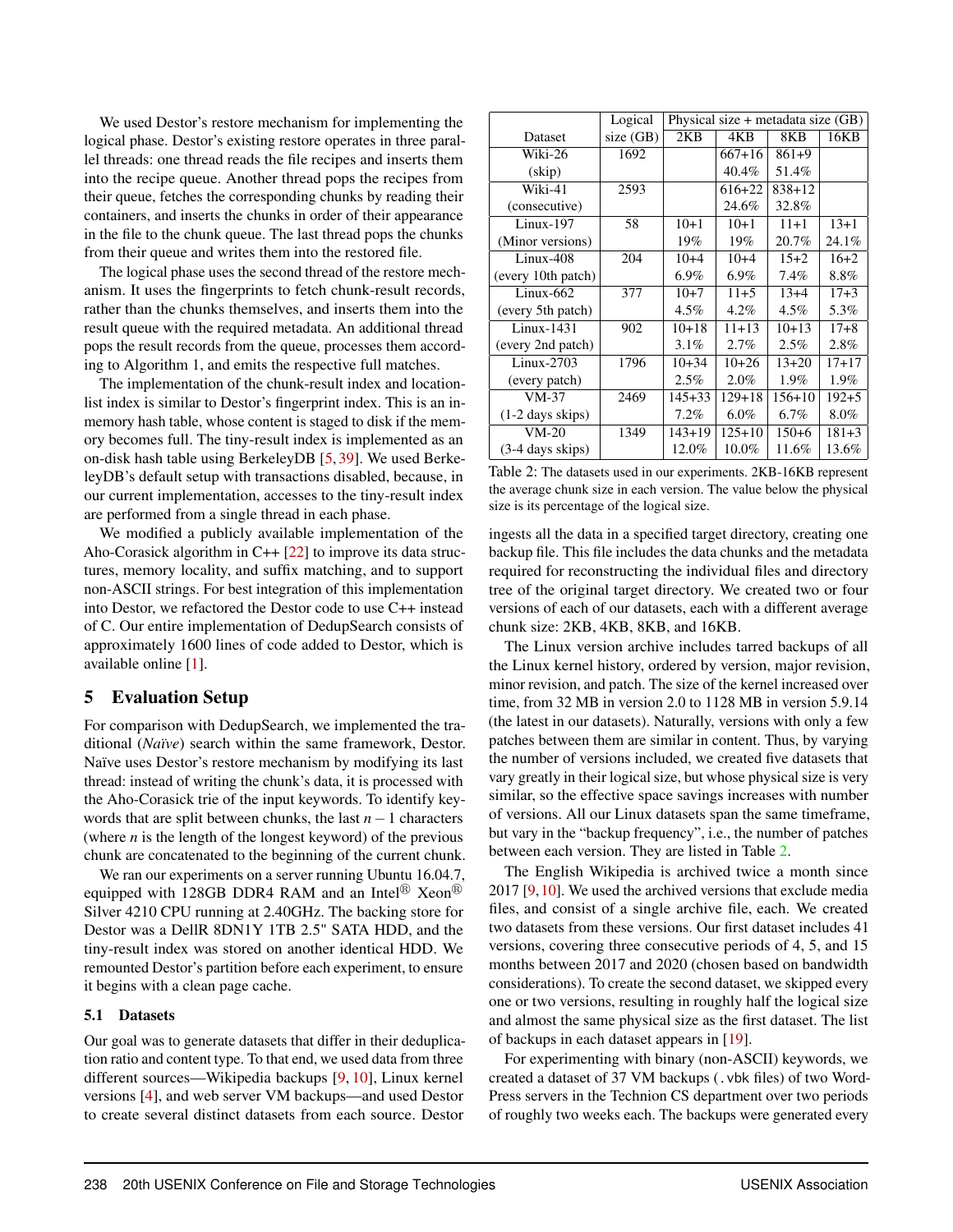one or two days, so as not to coincide with the existing, regular backup schedule of these servers. The first dataset consists of all 37 backups. The second consists of 20 of these backups, with longer intervals (three to four days) between them. Table [2](#page-6-0) summarizes the sizes and content of our datasets.

## 5.2 Keywords

We created dictionaries of keywords with well-defined characteristics to evaluate the various aspects of DedupSearch. Specifically, we strived to include keywords that appear sufficiently often in the data, and to avoid outliers within the dictionaries, i.e., words that are considerably more common than others. We also wanted to distinguish between keywords with different probabilities of prefix or suffix matches, and different suffix and prefix length. Our dictionaries consist of multiple keywords, to evaluate the efficiency of DedupSearch in scenarios such as virus scans or offline legal searches.

We sampled 1% of a single Wikipedia backup (~1GB), and counted the occurrences of all the words in this sample, using white spaces as delimiters. As we expected, the frequency distribution of the keywords was highly skewed. We chose approximately 1000 words whose number of occurrences was similar (between 500 and 1000), and whose length is at least 4. We counted the number of occurrences of each keyword's prefixes and suffixes in the sample. We also calculated the average prefix and suffix length, which were less than 1.2 for all keywords, confirming that the vast majority of substring matches are of a single character. We then constructed the following three dictionaries of 128 keywords each: *Wiki-high*, *Wiki-low*, and *Wiki-med* contain keywords with the highest, lowest, and median number of prefixes and suffixes, respectively.

We repeated the process separately for Linux using an entire (single) Linux version, resulting in the corresponding dictionaries *Linux-high*, *Linux-low*, and *Linux-med*. We created an additional dictionary, *Linux-line*, that constitutes entire lines as search strings, separating strings by EOL instead of white spaces. We chose 1000 lines with a similar number of occurrences, sorted them by their prefix and suffix occurrences, and chose the lines that make up the middle of the list.

For the binary keyword dictionary, we sampled 1GB from both of the VM backups, and counted the number of occurrences of all the binary strings of length 16, 64, 256 and 1024 bytes. We chose strings with similar number of occurrences and the median number of prefix and suffix matches. The resulting dictionaries for the four keyword lengths are *VM-16*, *VM-64*, *VM-256*, and *VM-1024*. The statistics of all our dictionaries are summarized in Table [3.](#page-7-0)

## 6 Experimental Results

The goal of our experimental evaluation was to understand how DedupSearch (*DSearch*) compares to the Naïve search (*Naïve*), and how the performance of both algorithms is affected by the system parameters (dedup ratio, chunk size, number of files) and search parameters (dictionary size, frequency of sub-

<span id="page-7-0"></span>

|            | Avg. pre/suf | Avg.        | Avg.          | Avg. keyword |
|------------|--------------|-------------|---------------|--------------|
| Dictionary | length       | $#$ pre/suf | # occurrences | length       |
| Wiki-high  | 1.09         | 85.3 M      | 722           | 8.4          |
| Wiki-med   | 1.10         | 42.2 M      | 699           | 7.8          |
| Wiki-low   | 1.08         | 5.7 M       | 677           | 6.0          |
| Linux-high | 1.09         | 64.8 M      | 653           | 10.5         |
| Linux-med  | 1.20         | 32.8 M      | 599           | 10.4         |
| Linux-low  | 1.13         | 5.7 M       | 583           | 10.4         |
| Linux-line | 1.22         | 31.4 M      | 63            | 25.9         |
| $VM-16$    | 1.00         | 8.7 M       | 31            | 16           |
| VM-64      | 1.00         | 8.6 M       | 29            | 64           |
| $VM-256$   | 1.00         | 8.6 M       | 27            | 256          |
| VM-1024    | 1.00         | 8.6 M       | 27            | 1024         |

| Table 3: Characteristics of our keyword dictionaries. |  |
|-------------------------------------------------------|--|
|-------------------------------------------------------|--|

strings). We also wanted to evaluate the overheads of substring matching in DedupSearch, and how it varies with these system and search parameters.

## 6.1 DedupSearch performance

Effect of deduplication ratio. In our first set of experiments, we performed a search of a single keyword from the 'med' dictionaries, i.e., with a median number of substring occurrences. We repeated this search on all the datasets and chunk sizes detailed in Table [2.](#page-6-0) Figure [3](#page-8-0) shows, for each experiment, the total search time and the time of the physical and logical phases of DedupSearch as compared to Naïve. The result of each experiment is an average of four independent experiments, each with a different keyword. The standard deviation was at most 6% of the average in all our measurements except one.<sup>[3](#page-7-1)</sup>

We first observe that DedupSearch consistently outperforms Naïve, and that the difference between them increases as the deduplication ratio (the ratio between the physical size and the logical size) decreases. For example, with 8KB chunks, DedupSearch is  $2.5\times$  faster than Naïve on Linux-197 and 7.5× faster on Linux-2703. The total time of Naïve increases linearly with the logical size of the dataset, as the number of times chunks are read and processed increases. The total time of DedupSearch also increases with the number of versions. However, the increase occurs only in the logical phase, due to the increase in the number of file recipes that are processed. The time of the physical phase remains roughly the same, as it depends only on the physical size of the dataset.

Effect of chunk size. Chunk sizes present an inherent tradeoff in deduplicated storage: smaller chunks result in better deduplication, but increase the size of the fingerprint index. This tradeoff is also evident in the performance of both search algorithms. The search time of Naïve on the Linux datasets and most of the VM datasets decreases as the average chunk size increases. While this increases the physical data size, it reduces the number of times each container is read on average, as well as the number of times each chunk is processed. On the Wikipedia datasets and on the VM-37 dataset with

<span id="page-7-1"></span><sup>&</sup>lt;sup>3</sup>The standard deviation of time of the logical phase in the Linux datasets was as high as 15%, due to the variation in the number of prefix and suffix matches for the different keywords.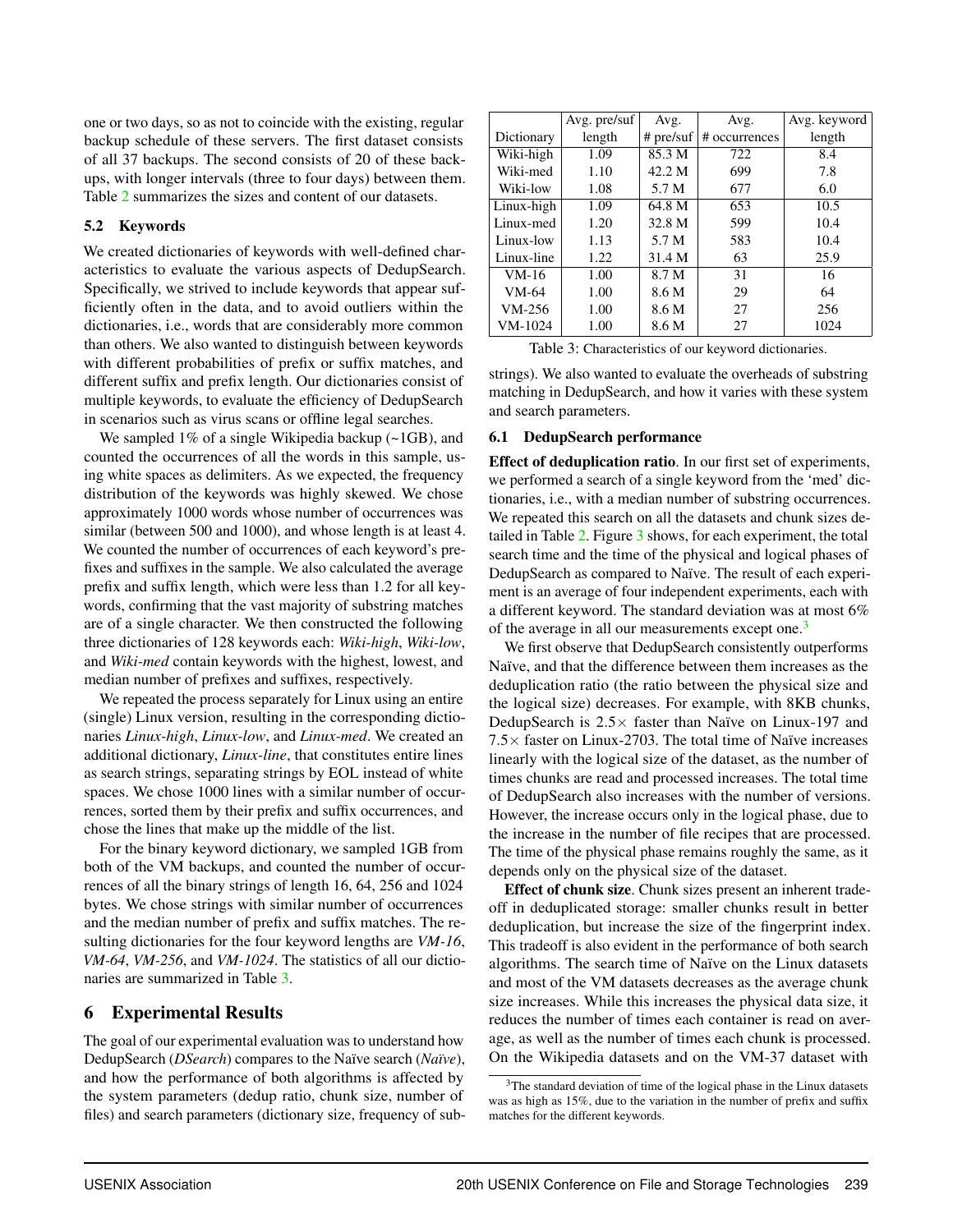<span id="page-8-0"></span>

Figure 3: Search times of DedupSearch and Naïve with one word from the 'med' dictionary. The numbers 2-16 in the x-axis indicate the average chunk size in KB.

<span id="page-8-1"></span>

Figure 4: Amount of data read in DedupSearch and Naïve with one word from the 'med' dictionary. The numbers 2-16 in the x-axis indicate the average chunk size in KB.

16KB chunks, however, the increase in chunk size increases the search time of Naïve. The reason is their physical size, which is much larger than the page cache: although fewer containers are fetched by Destor, more of their pages miss in the cache and incur additional disk accesses.

The time of the physical phase in DedupSearch increases with the chunk size due to the corresponding increase in the data's physical size. This increase is most visible in our Wikipedia datasets, which are our largest datasets. In contrast, the logical phase is faster with larger chunks. The main reason is the reduction in the size of the file recipes and the number of chunk fingerprints they contain. Larger chunks also mean fewer chunk boundaries, which reduce the overall number of partial results that are stored and processed. These results were similar in all our datasets.

Figure [4](#page-8-1) shows the amount of data read by both search algorithms on representative datasets. It confirms our observations that the main benefit of DedupSearch comes from reducing the amount of data read and processed by orders of magnitude, compared to Naïve. For Naïve, the amount of data read increases with the logical size and decreases with the chunk size. For DedupSearch, the amount of data read is proportionate to the physical size of the dataset, regardless of its logical size.

Effect of dictionary size. To evaluate the effect of the dictionary size on the efficiency of DedupSearch, we used subsets of different sizes from the 'med' dictionary. Figure [5](#page-9-0) shows the

results for the Linux-408 and Wikipedia-41 workloads with 8KB chunks (the results for the other datasets are similar). We repeated this experiment with two underlying keyword-search algorithms: Aho-Corasick, as explained in Section [3.1,](#page-3-2) and the native C++ find, described below. Both implementations use the result records, data structures, and matching algorithm described in Sections [3.2-](#page-4-1) [3.3,](#page-5-1) but differ in the way they handle multiple keywords and partial matches.

When the Aho-Corasick algorithm is used, the chunks' processing time (denoted as 'search chunks' in the figure) increases sub-linearly with the number of keywords in the search query. Nevertheless, the processing time is lower than the time required for reading the chunks from physical storage, which means that the time spent in the physical phase does not depend on the dictionary size. The logical phase, however, requires more time as the number of keywords increases: more keywords result in more exact and partial matches generated in the physical phase. As a result, more time is required to process the result records and to combine potential partial matches. We observe this increase only when the dictionary size increases beyond eight keywords. For smaller dictionaries (e.g., when comparing two keywords to one) increasing the number of keywords means that each thread of the logical phase processes more records per chunk. This reduces the frequency of accesses to the shared queues, thus reducing context switching and synchronization overheads. For example, the logical phase of Linux-408 with two keywords is five seconds faster than that with one keyword.

C++ find [\[3\]](#page-13-15) scans the data until the first character in the keyword is encountered. When this happens, the scan halts and the following characters are compared to the keyword. If the string comparison succeeds, the match is emitted to the output. Regardless of whether a match was found or not, the scan then resumes from where it left off, which means the search backtracks whenever a keyword prefix is found in the data. This process is more efficient than Aho-Corasick when the number of keywords is small (see the difference in the 'search chunks' component): it's overhead is lower and its implementation is likely more efficient than our Aho-Corasick implementation. However, its search time increases linearly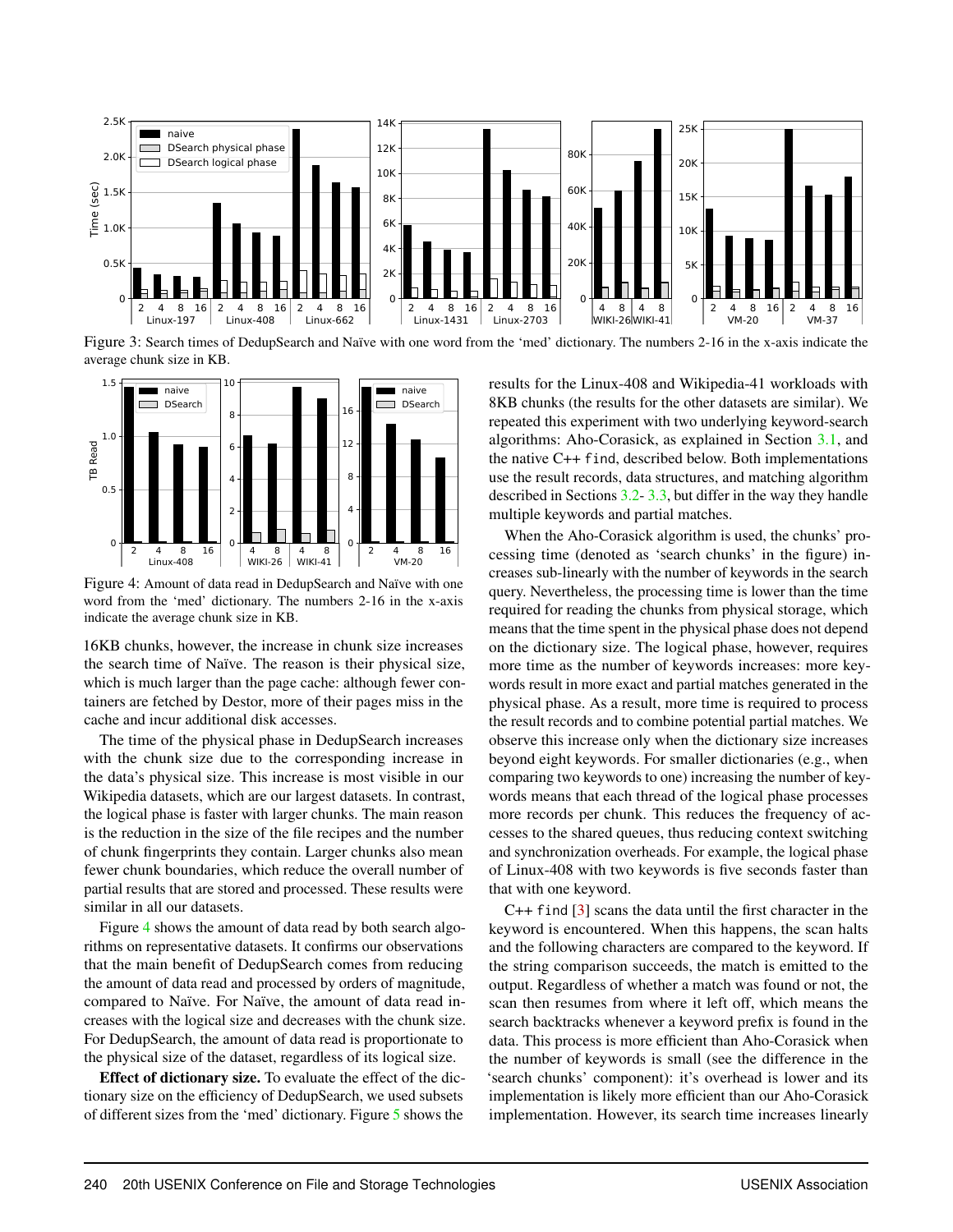<span id="page-9-0"></span>

Figure 5: DedupSearch times of different number of keywords from the 'med' dictionary with Aho-Corasick vs. C++ find and 8KB chunks.

with the number of keywords: it exceeds the time used by Aho-Corasick when the dictionary size is 8 or higher, and its processing time exceeds the time required to read the physical chunks when the dictionary size exceeds 16 and 64, in Linux-408 and Wikipedia-41, respectively. The difference between the datasets stems from their different content: the prefixes in the Linux dictionaries are longer, which causes find to spend more time on string comparison.

Effect of keywords in the dictionary. To evaluate the effect of the type of keywords, we compared the search times of DedupSearch and Naïve (Figure [6\)](#page-10-0) when using the full (128 word) dictionaries from Table [3](#page-7-0) on four representative datasets: Linux-408, Linux-2703, Wikipedia-41, and VM-20, all with 8KB chunks. The results for all four binary (VM-\*) dictionaries were identical, and so we present only results with 64-byte keywords. Our results show that in the physical phase, the time spent searching for keywords within the chunks increases with the number of substring occurrences: it is shortest for the 'low' dictionary and longest for the 'high' dictionary, where all the keywords start and end with popular characters (e, t, a, i, o, and '\_'). The duration of the logical phase increases slightly with the number of substrings in the database, because more partial results are fetched and processed.

Surprisingly, as the chunk processing time increases, the time spent waiting for disk reads decreases. This reduction is a result of the operating system's readahead mechanism: the next container is being read in the background while the chunks in the current one are being processed. The page cache also explains the results of Naïve: it processes each chunk several times, but the processing time, which is higher with more prefixes and suffixes, is not masked by the reading time: many chunks already reside in the cache. Thus, Naïve is more sensitive to the dictionary type when searching the Linux datasets because they are small enough to fit almost entirely in memory.

#### 6.2 DedupSearch data structures

Index sizes. Figure [7\(](#page-10-1)top) shows the number of chunk-result, list-locations and tiny-result records that are generated by the physical phase when searching for a single keyword. Comparing the datasets to one another shows that the number of search results (rightmost, white bar) increases with the logical

size, while the number of result records (i.e., objects stored in the database) depends only on the physical size. The results of each dataset are an average of four experiments, with four different words from the 'med' and '64' dictionaries. Unlike the performance results, the standard deviation here is larger because the results are highly sensitive to the number of substring matches of each keyword. However, the trend for each keyword is similar to the trend of the average in all the datasets.

This figure also shows that, in all the datasets, a large percentage of the records are tiny-result records (note the log scale of the y-axis). Figure [7\(](#page-10-1)bottom) shows the size of each of the databases: the memory-resident chunk results and list locations, and the on-disk tiny results. The tiny results constitute 62%, 84% and 98% of the space occupied by the result databases in Linux-408, Wiki-41 and VM-20, respectively. Storing them on the disk successfully reduces the memory footprint of both logical and physical phases. The location lists occupy a small portion of the overall database size: 3%, 4% and 0% of the database size of Linux-408, Wiki-41 and VM-20, respectively. There are, on average, 3.3 offsets in each location list. Separating these offsets into dedicated records allows us to minimize the size of the more dominant chunk-result records.

Figure [8](#page-11-0) shows the number of result records for a representative dataset, Linux-408 (the trend for the other datasets is similar), when varying the chunk size and the keyword type. When the number of chunks increases (chunk size decreases), more keyword matches are split between chunks. As a result, there are fewer exact matches and fewer list locations, but more chunk-result records with prefixes and suffixes, and more tiny-result records. The overall database size increases with the number of records, from 0.82 MB for 16KB chunks to 2.28 MB with 2KB chunks.

The results of the different dictionaries show the sensitivity of DedupSearch to the keyword type. Although the number of search results for the entire high, med, and low dictionaries is similar, the number of result records generated during the search varies drastically. For example, there are 4% more keyword matches when searching for the Linux-high dictionary than for Linux-med, but 55% [120%] more records [tiny records] in the database. Thanks to the compact representation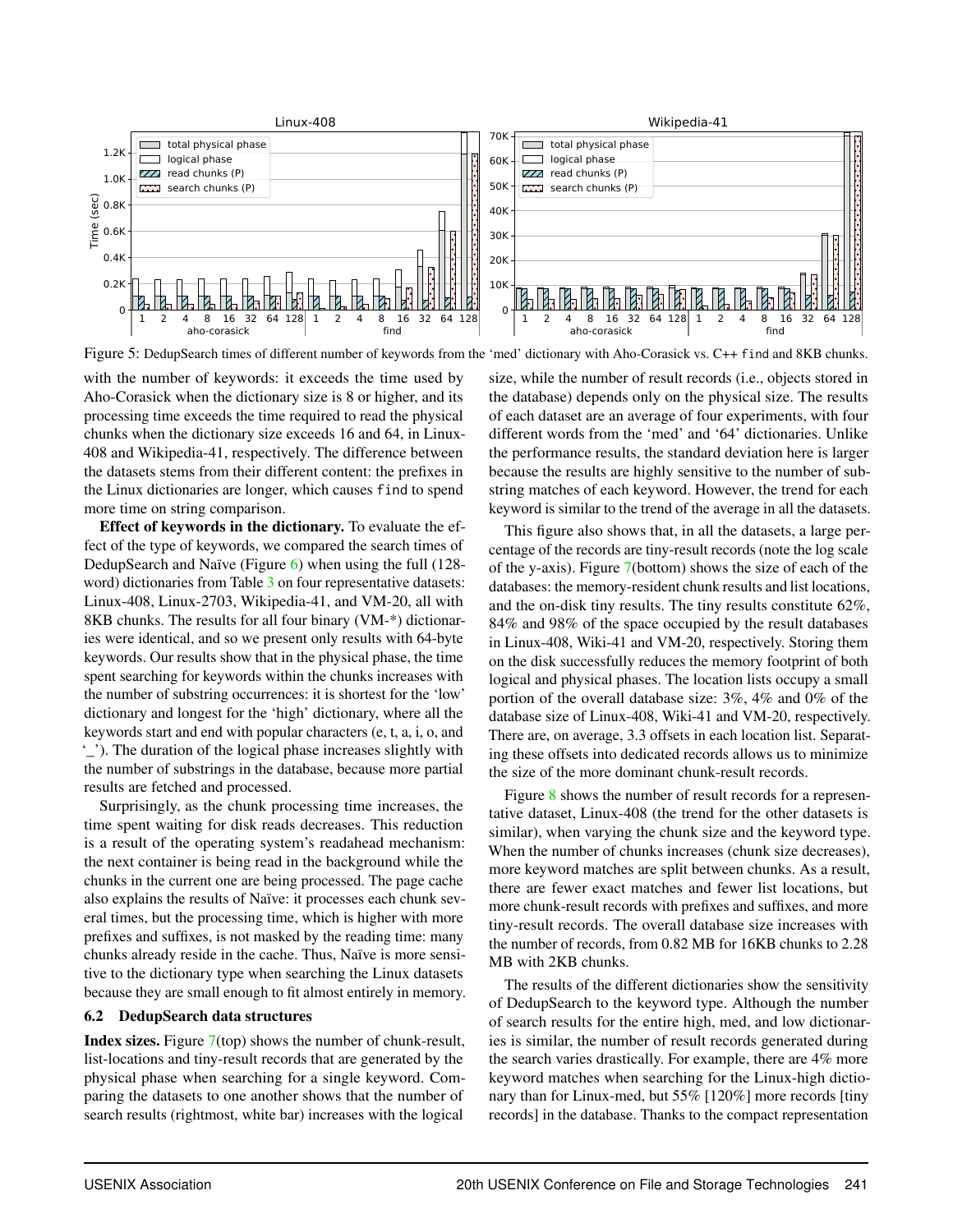<span id="page-10-1"></span><span id="page-10-0"></span>

Figure 7: The number of search results and result objects during the search of a single keyword from the 'med' dictionary (top, note the log scale of the y-axis), and the corresponding database sizes (bottom).

of the tiny records (and their location on the disk), the database for Linux-high is only 16% larger than that of Linux-med, and its memory usage is also only 15% higher.

All the tiny-result databases in our experiments were small enough to fit in our server's memory. The largest tiny-result database, 3.6GBs, was created when searching for the Wikihigh dictionary on the Wikipedia-41 dataset with 4KB chunks. Nevertheless, we designed and implemented DedupSearch to avoid memory contention in much larger datasets.

Database accesses. Table [4](#page-11-1) presents additional statistics of database usage and access during the search of keywords from the 'med' and '64' dictionaries (on the 8KB-chunk datasets). The top line for each dataset presents an average of four experiments, each with a different word from the dictionary. The bottom line presents results for searching the entire dictionary. Less than 0.2% of the keyword matches were split between chunks in the textual (Linux and Wikipedia) datasets. The percentage of split results was higher in the binary datasets because the keywords in the dictionary were considerably longer.

The number of accesses to the tiny-result index increases with the dataset's logical size and with the number of keywords. However, it is still several orders of magnitude lower than the number of records in the database: the tiny-result index is accessed only when the rest of the keyword is found in the chunk. The probability that the missing character is found in the adjacent chunk ('tiny hit') depends on the choice of keywords. For comparison, the percentage of successful substring matches out of all attempts is approximately 5% in the Linux datasets and 30% in the Wikipedia datasets. These differences are due to the different text types in the two datasets, and to some short (4-letter) keywords in the Wikipedia dataset.

Although the number of accesses to the tiny-result index can be as high as hundreds of thousands when searching large dictionaries, these numbers are orders of magnitude smaller than the random accesses that Naïve performs when fetching the data chunks in their logical order. Furthermore, repeated accesses to the index result in page-cache hits, as the operating system caches frequently accessed portions of the index. Thus, even though our on-disk index represents the worst-case performance of DedupSearch, we expect that moving it to memory would not add significant performance gains.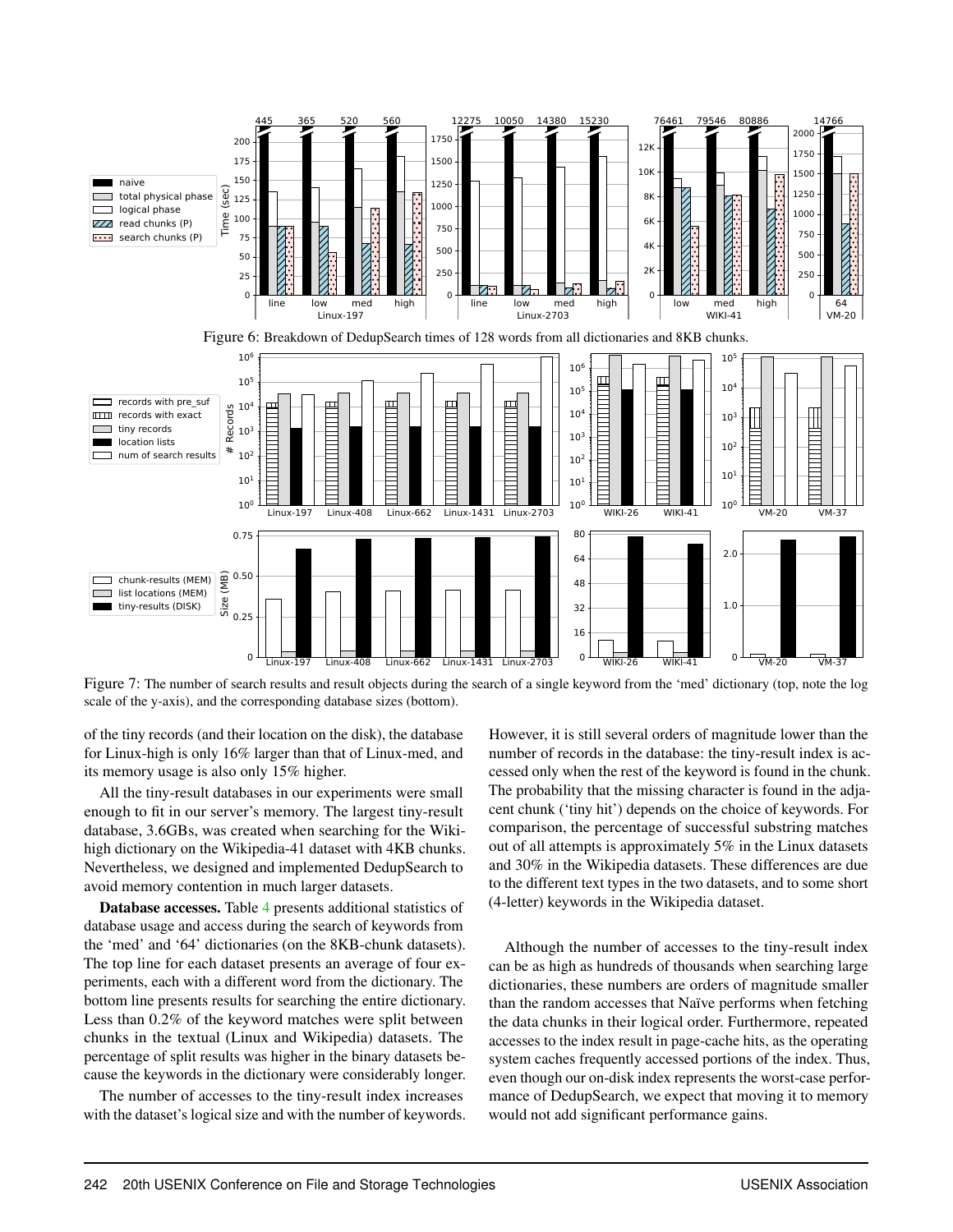<span id="page-11-0"></span>

Figure 8: The number of search results, result records and the corresponding database sizes in Linux-408 during a search of one keyword (left) and entire dictionaries (right).

#### 6.3 DedupSearch overheads

Physical phase. To measure the time of the extra processing per chunk, we created five mini-backups with no duplicates of container-sized (4 MB) samples from Wikipedia. We read the data in advance and kept it in memory for the duration of the experiment to eliminate I/O delays. We measured the time of the processing thread of the physical phase (containing the keyword search algorithm and storing the records) and compared it to the processing time of Naïve. We performed a search with one and 128 keywords from the 'high' dictionary. With one word, DedupSearch and Naïve spent the same time processing the data. However, with 128 keywords, the processing thread of DedupSearch ran 32% longer than that of Naïve. The reason is that the number of records stored by DedupSearch is not proportional to the number of full matches, especially in the 'high' dictionary. With 128 keywords, there are hundreds of records, compared to dozens with one keyword. This experiment represents the worst-case for DedupSearch, with the highest number of partial matches and zero I/O cost. In practice, we expect such situations to be rare.

Logical phase. In addition to the datasets described in Table [2,](#page-6-0) we created three small datasets, each consisting of a single archived Linux/Wikipedia version. Table [5](#page-11-2) shows the characteristics of these datasets. They exhibit the least amount of deduplication, allowing us to evaluate the overheads of DedupSearch in use-cases where its benefits are minimal. The table also shows the time spent by Naïve and by DedupSearch when searching a single keyword from the 'med' dictionary.

In the Wikipedia dataset, which exhibits minimal deduplication, DedupSearch is slower than Naïve by 0.8%. The reason is that Naïve emits its search results as soon as the chunks are processed, while DedupSearch requires the additional logical

<span id="page-11-1"></span>

| Dataset      | # results | $%$ matches | # tiny        | $#$ tiny | tiny     |
|--------------|-----------|-------------|---------------|----------|----------|
|              | (M)       | split       | records $(M)$ | accesses | hit rate |
| Wiki-26      | 1.52      | 0.05        | 3.90          | 1167     | 0.10     |
|              | 208.50    | 0.10        | 490.31        | 44,719   | 0.94     |
| Wiki-41      | 2.34      | 0.05        | 3.67          | 1780     | 0.10     |
|              | 321.07    | 0.09        | 459.96        | 69,094   | 0.94     |
| $Linux-197$  | 0.03      | 0.19        | 0.03          | 59       | 0.08     |
|              | 5.08      | 0.12        | 4.19          | 1,665    | 0.73     |
| $Linux-408$  | 0.12      | 0.19        | 0.04          | 197      | 0.15     |
|              | 16.08     | 0.11        | 4.57          | 5,986    | 0.71     |
| $Linux-662$  | 0.23      | 0.19        | 0.04          | 360      | 0.16     |
|              | 29.16     | 0.11        | 4.63          | 11,101   | 0.70     |
| $Linux-1431$ | 0.55      | 0.18        | 0.04          | 855      | 0.16     |
|              | 68.96     | 0.11        | 4.67          | 26,682   | 0.70     |
| $Linux-2703$ | 1.08      | 0.18        | 0.04          | 1673     | 0.17     |
|              | 134.65    | 0.11        | 4.68          | 52,391   | 0.69     |
| $VM-20$      | 0.03      | 0.00        | 0.11          | 0        | N/A      |
|              | 4.02      | 1.61        | 14.62         | $\Omega$ | N/A      |
| $VM-37$      | 0.06      | 0.00        | 0.12          | $\Omega$ | N/A      |
|              | 7.24      | 1.61        | 14.96         | 0        | N/A      |

Table 4: Percentage of keywords split between chunks and usage of the tiny-result index. The numbers are from searching one (top) and 128 (bottom) keywords from the 'med' and '64' dictionaries.

<span id="page-11-2"></span>

|               | Logical | Physical   Dedup |       |      | Naïve   DSearch time |
|---------------|---------|------------------|-------|------|----------------------|
| Dataset       | size    | size             | ratio | time | (logical)            |
| Wiki-1        | 76      | 76               | 99.8% | 616  | 620(11)              |
| $LNX-1$       |         | 0.80             | 80%   | 7.4  | 6.7(0.6)             |
| LNX-1-merge   | 0.82    | 0.78             | 95%   | 6.2  | 6.1(0.1)             |
| $LNX-408$     | 204     | 17               | 7.4%  | 926  | 231 (121)            |
| LNX-408-merge | 169     | 19               | 11.2% | 768  | 203(28)              |

Table 5: The size (in GB) and dedup ratio of the datasets created from a single archived version with 8KB chunks, and the time (in seconds) to search a single keyword from the 'med' dictionary.

phase. DedupSearch reads and processes 20% and 0.02% less data, respectively (recall that data is read and processed in the granularity of containers and chunks, respectively).

In the Linux dataset, the physical size is 20% smaller than the logical size, and thus the physical phase of DedupSearch is shorter than Naïve's total time. The logical phase on this dataset, however, is 600 msecs, which are 9% of the total time of DedupSearch. The reason is the large number of files (64K) in the single Linux version. The logical phase parallelizes reading the file recipes from disk, fetching chunk results from their database, and collecting the full matches for the files. As the number of files increases, the overhead of context switching and synchronization between the threads increases.

To illustrate this effect, we include a merged dataset of the same Linux version, where the content of the entire archived version is concatenated into a single file. The physical size of Linux-1 and Linux-1-merge is similar and so is the time of the physical phase when searching them. The logical phase, however, is six times shorter, because it has to process only a single file recipe. We repeated this experiment with a larger number of versions: we created the Linux-408-merge dataset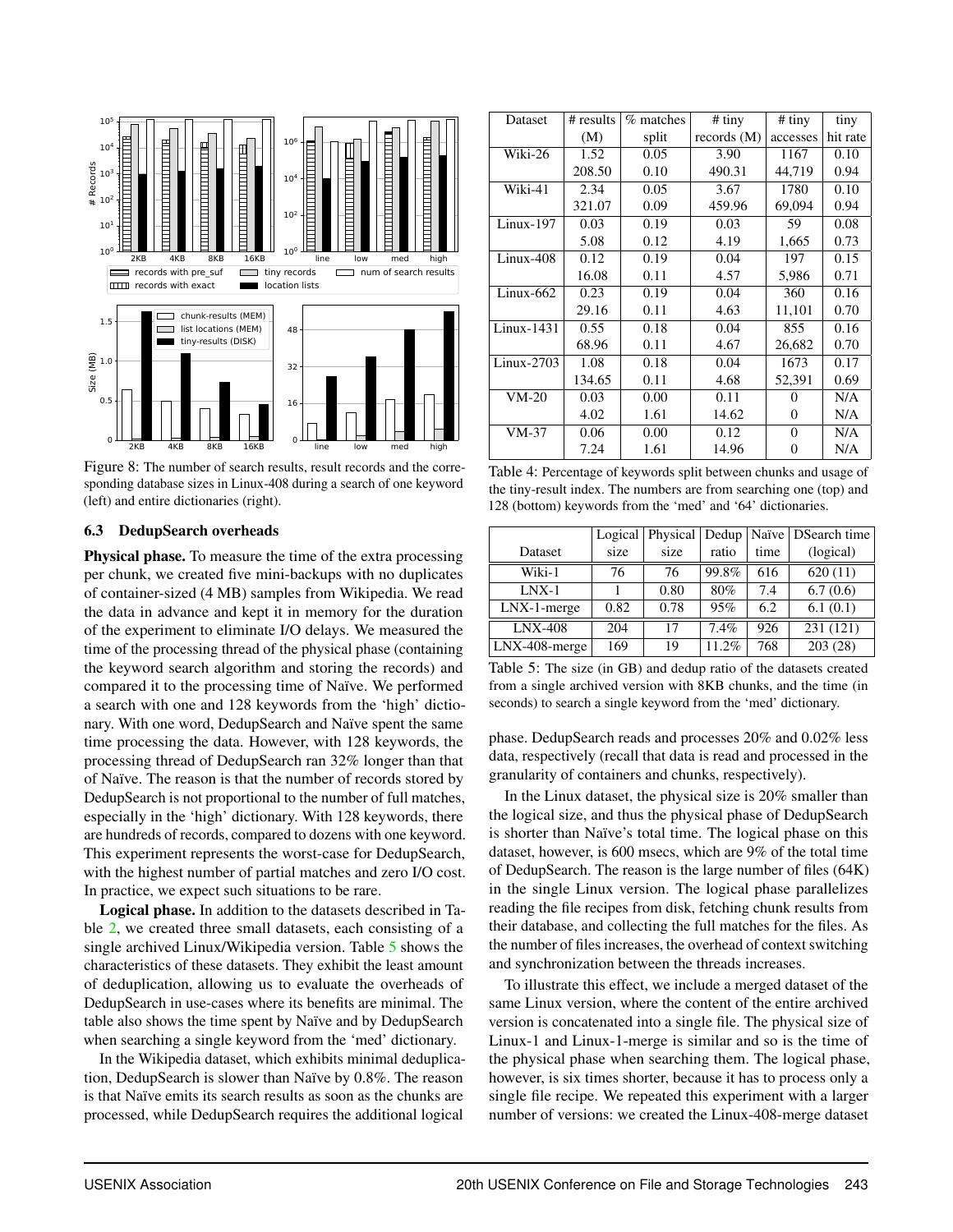by concatenating each of the versions in the Linux-408 dataset into a single file. This dataset contains 408 files, compared to a total of 15M files in Linux-408. The logical phase when searching the merged dataset is  $4.3 \times$  faster. This effect also explains the long times of the logical phase when searching the Linux datasets (see Figure [3\)](#page-8-0). The number of files in each Linux dataset increases from 4.3M in Linux-197 to 133M in Linux-2703. We conclude that the overheads of DedupSearch are low, even when the deduplication is very low. When deduplication ratios are high, these overheads become negligible as DedupSearch is faster than Naive by orders of magnitude.

## 7 Discussion

Extended search options. DedupSearch lends itself to several extensions that can enhance the functionality of the search. The first is the use of "wildcards"—special characters that represent entire character groups, such as numbers, punctuation marks, etc. Grep-style '\*' wildcards can be supported by creating a dictionary that includes all the precise (non-\*) substrings in the query. The logical phase would have to ensure that they all appear in the file in the correct order.

It would be more challenging to support keywords that span more than two chunks, since our prefix/suffix approach is insufficient. We would have to also identify chunks whose entire content constitutes a substring of the keyword, which means attempting to match the chunk content starting at all possible offsets within the keyword. Supporting regular expressions is similarly challenging, because the matched expression might span more than two chunks.

Approximate search. Some applications of keyword search only require the list of files containing the keyword, without the offset of all occurrences within the file, so the logical phase can stop processing a file's recipe as soon as a keyword is found. This eliminates the need for the location-list records. Alternatively, a best-effort search could focus on exact matches within a chunk for a faster, though imperfect search.

Additional applications. Dividing the search into physical and logical phases can potentially accelerate keyword search in highly fragmented or log-structured file systems as well as copy-on-write snapshots where logically adjacent data blocks are not necessarily physically adjacent.

The benefit of DedupSearch might be smaller when a large portion of the chunks can be marked irrelevant a priori by Naïve. Examples include binary data in textual search, filesystem metadata, or chunks belonging to files that are excluded from the search for various reasons. Additional aspects that may affect the performance of DedupSearch and its advantage over Naïve include the underlying storage media (i.e., faster SSD), and parallel processing of chunks and file recipes. We leave these for future work.

## 8 Related Work

Deduplication is a maturing field, and we direct readers to survey papers for general background material [\[35,](#page-14-12) [46\]](#page-14-13). Our search technique follows on previous work that processed post-deduplication data sequentially along with an analysis phase on the file recipes, which has been applied to garbage collection and data migration [\[16,](#page-13-16) [17,](#page-13-17) [33\]](#page-14-4). We leverage this basic concept by processing the post-deduplication data with large, sequential I/Os instead of a logical scan of the file system with random I/O. Thus far, we have not found previous research that optimized string search for deduplicated storage.

String matching. String matching is a classical problem with a rich family of solutions that are used in a variety of areas. The longstanding character-based exact string matching algorithms are still at the heart of modern search tools. These include the Boyer-Moore algorithms [\[14\]](#page-13-18), hashing-based algorithms such as Rabin-Karp [\[27\]](#page-14-14), and suffix-automata based methods such as Knuth-Morris-Pratt [\[28\]](#page-14-15) and Aho-Corasick [\[11\]](#page-13-5). ACCH [\[15\]](#page-13-19) accelerates Aho-Corasick on Compressed HTTP Traffic by recording partial matches in referenced substrings. GPU-based string matching is used in network intrusion detection systems [\[42,](#page-14-16) [47\]](#page-14-17).

Indexing. Offline algorithms use indexing to achieve sublinear search time. Indexing methods include suffix-trees [\[24\]](#page-13-20), metric trees [\[12\]](#page-13-21) and *n*-gram methods [\[34\]](#page-14-18), and the rank and select structure for compressed indexing [\[20\]](#page-13-22). Indeed, many systems scan the data in advance to map terms to their locations. Examples include Elasticsearch [\[2\]](#page-13-2), Splunk [\[8\]](#page-13-3), and CLP [\[38\]](#page-14-19) for log searches and Apache Solr [\[7\]](#page-13-23) for full-text search. An index is useful when queries are frequent and latency must be low. Its downside is that it precludes searching keywords that are not indexed, such as full sentences or arbitrary binary strings. Moreover, its size might become a substantial fraction of the dataset size: 5-10% in practice [\[6,](#page-13-4) [31\]](#page-14-10). Our approach is thus more appropriate when queries are infrequent and moderate latency is acceptable such as in legal discovery [\[37,](#page-14-6) [45\]](#page-14-7).

DedupSearch can be viewed as a form of near-storage processing, where the storage system supports certain computations to reduce I/O traffic and memory usage. For example, YourSQL [\[26\]](#page-14-20) and REGISTOR [\[36\]](#page-14-21) offload functions to the SSD. BAD-FS [\[13\]](#page-13-24) and Quiver [\[30\]](#page-14-22) coordinate batch workloads or jobs to minimize I/O in large-scale systems. DedupSearch shares their underlying principle of fetching and/or processing data once for use in several contexts.

## 9 Conclusions

String search is a widely-used storage function and can be redesigned to leverage the properties of deduplicated storage. We present a two-phase search algorithm. The physical phase scans the storage space and stores matches per chunk. Most of the results are stored on the disk while only the popular are in memory. The logical phase goes over all file recipes and uses the chunk results to collect matches, including matches that span logically consecutive chunks. Our evaluation demonstrates significant savings of time and reads in DedupSearch in comparison to the Naïve search, thanks to the physical scan that reads duplicated chunks only once.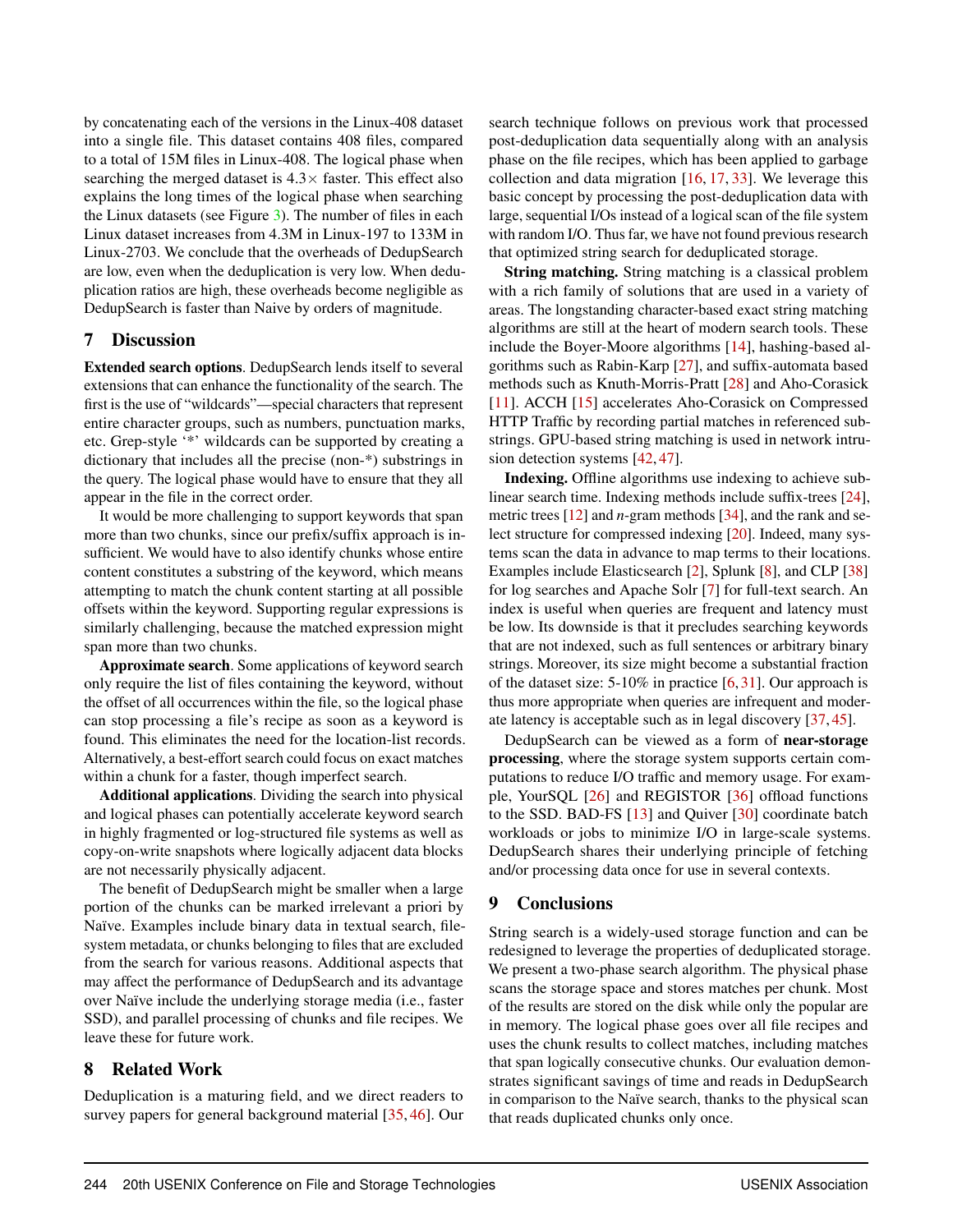## Acknowledgments

We thank the reviewers and our shepherd, Andrea Arpaci-Dusseau, for their feedback and suggestions, Amnon Hanuhov for help with the Aho-Corasick implementation, and Dita Jacobovitz for help with the VM datasets. This research was supported by the Israel Science Foundation (grant No. 807/20).

## <span id="page-13-10"></span>References

- [1] DedupSearch implementation. [https://github.com/](https://github.com/NadavElias/DedupSearch) [NadavElias/DedupSearch](https://github.com/NadavElias/DedupSearch).
- <span id="page-13-2"></span>[2] Elasticsearch: The heart of the free and open Elastic Stack. [//https://www.elastic.co/](//https://www.elastic.co/elasticsearch/) [elasticsearch/](//https://www.elastic.co/elasticsearch/).
- <span id="page-13-15"></span>[3] libstdc++. [https://gcc.gnu.org/onlinedocs/](https://gcc.gnu.org/onlinedocs/gcc-7.5.0/libstdc++/api/a00293_source.html#l01188) [gcc-7.5.0/libstdc++/api/a00293\\_source.html#](https://gcc.gnu.org/onlinedocs/gcc-7.5.0/libstdc++/api/a00293_source.html#l01188) [l01188](https://gcc.gnu.org/onlinedocs/gcc-7.5.0/libstdc++/api/a00293_source.html#l01188).
- <span id="page-13-13"></span>[4] Linux Kernel Archives. [https://mirrors.edge.](https://mirrors.edge.kernel.org/pub/linux/kernel/) [kernel.org/pub/linux/kernel/](https://mirrors.edge.kernel.org/pub/linux/kernel/).
- <span id="page-13-8"></span>[5] Oracle Berkeley DB. [https://www.oracle.com/](https://www.oracle.com/database/technologies/related/berkeleydb.html) [database/technologies/related/berkeleydb.](https://www.oracle.com/database/technologies/related/berkeleydb.html) [html](https://www.oracle.com/database/technologies/related/berkeleydb.html).
- <span id="page-13-4"></span>[6] Search indexing in Windows 10: FAQ. [https:](https://support.microsoft.com/en-us/windows/search-indexing-in-windows-10-faq-da061c83-af6b-095c-0f7a-4dfecda4d15a) [//support.microsoft.com/en-us/windows/](https://support.microsoft.com/en-us/windows/search-indexing-in-windows-10-faq-da061c83-af6b-095c-0f7a-4dfecda4d15a) [search-indexing-in-windows-10-faq-da061c83](https://support.microsoft.com/en-us/windows/search-indexing-in-windows-10-faq-da061c83-af6b-095c-0f7a-4dfecda4d15a) [af6b-095c-0f7a-4dfecda4d15a](https://support.microsoft.com/en-us/windows/search-indexing-in-windows-10-faq-da061c83-af6b-095c-0f7a-4dfecda4d15a).
- <span id="page-13-23"></span>[7] Solr. <https://solr.apache.org/>.
- <span id="page-13-3"></span>[8] splunk. <https://www.splunk.com/>.
- <span id="page-13-11"></span>[9] Wikimedia data dump torrents. [https://meta.](https://meta.wikimedia.org/wiki/Data_dump_torrents) [wikimedia.org/wiki/Data\\_dump\\_torrents](https://meta.wikimedia.org/wiki/Data_dump_torrents).
- <span id="page-13-12"></span>[10] Wikimedia downloads. [https://dumps.wikimedia.](https://dumps.wikimedia.org/enwiki/) [org/enwiki/](https://dumps.wikimedia.org/enwiki/).
- <span id="page-13-5"></span>[11] Alfred V. Aho and Margaret J. Corasick. Efficient string matching: An aid to bibliographic search. *Commun. ACM*, 18(6):333–340, June 1975.
- <span id="page-13-21"></span>[12] R. Baeza-Yates and G. Navarro. Fast approximate string matching in a dictionary. In *Proceedings. String Processing and Information Retrieval: A South American Symposium (Cat. No.98EX207)*, pages 14–22, 1998.
- <span id="page-13-24"></span>[13] John Bent, Douglas Thain, Andrea C. Arpaci-Dusseau, Remzi H. Arpaci-Dusseau, and Miron Livny. Explicit control a batch-aware distributed file system. In *Proceedings of the 1st Conference on Symposium on Networked Systems Design and Implementation (NSDI '04)*, 2004.
- <span id="page-13-18"></span>[14] Robert S. Boyer and J. Strother Moore. A fast string searching algorithm. *Commun. ACM*, 20(10):762–772, October 1977.
- <span id="page-13-19"></span>[15] Anat Bremler-Barr and Yaron Koral. Accelerating multipattern matching on compressed HTTP traffic. *IEEE/ACM Transactions on Networking*, 20(3):970–983, 2012.
- <span id="page-13-16"></span>[16] Fred Douglis, Abhinav Duggal, Philip Shilane, Tony Wong, Shiqin Yan, and Fabiano Botelho. The logic of physical garbage collection in deduplicating storage. In *15th USENIX Conference on File and Storage Technologies (FAST 17)*, 2017.
- <span id="page-13-17"></span>[17] Abhinav Duggal, Fani Jenkins, Philip Shilane, Ramprasad Chinthekindi, Ritesh Shah, and Mahesh Kamat. Data Domain Cloud Tier: Backup here, backup there, deduplicated everywhere! In *2019 USENIX Annual Technical Conference (USENIX ATC 19)*, 2019.
- <span id="page-13-0"></span>[18] Ahmed El-Shimi, Ran Kalach, Ankit Kumar, Adi Ottean, Jin Li, and Sudipta Sengupta. Primary data deduplication—large scale study and system design. In *2012 USENIX Annual Technical Conference (USENIX ATC 12)*, 2012.
- <span id="page-13-14"></span>[19] Nadav Elias. Keyword search in deduplicated storage systems. Technical report, Computer science department, Technion, 2021.
- <span id="page-13-22"></span>[20] Antonio Fariòa, Susana Ladra, Oscar Pedreira, and Ángeles S. Places. Rank and select for succinct data structures. *Electron. Notes Theor. Comput. Sci.*, 236:131–145, April 2009.
- <span id="page-13-6"></span>[21] Min Fu, Dan Feng, Yu Hua, Xubin He, Zuoning Chen, Wen Xia, Yucheng Zhang, and Yujuan Tan. Design tradeoffs for data deduplication performance in backup workloads. In *13th USENIX Conference on File and Storage Technologies (FAST 15)*, 2015.
- <span id="page-13-9"></span>[22] Christopher Gilbert. Aho-Corasick implementation (C++). [https://github.com/cjgdev/aho\\_corasick](https://github.com/cjgdev/aho_corasick).
- <span id="page-13-7"></span>[23] Gintautas Grigas and Anita Juskeviciene. Letter frequency analysis of languages using latin alphabet. *International Linguistics Research*, 1:p18, 03 2018.
- <span id="page-13-20"></span>[24] Dan Gusfield. *Algorithms on Strings, Trees, and Sequences: Computer Science and Computational Biology*. Cambridge University Press, USA, 1997.
- <span id="page-13-1"></span>[25] Danny Harnik, Moshik Hershcovitch, Yosef Shatsky, Amir Epstein, and Ronen Kat. Sketching volume capacities in deduplicated storage. In *17th USENIX Conference on File and Storage Technologies (FAST 19)*, 2019.